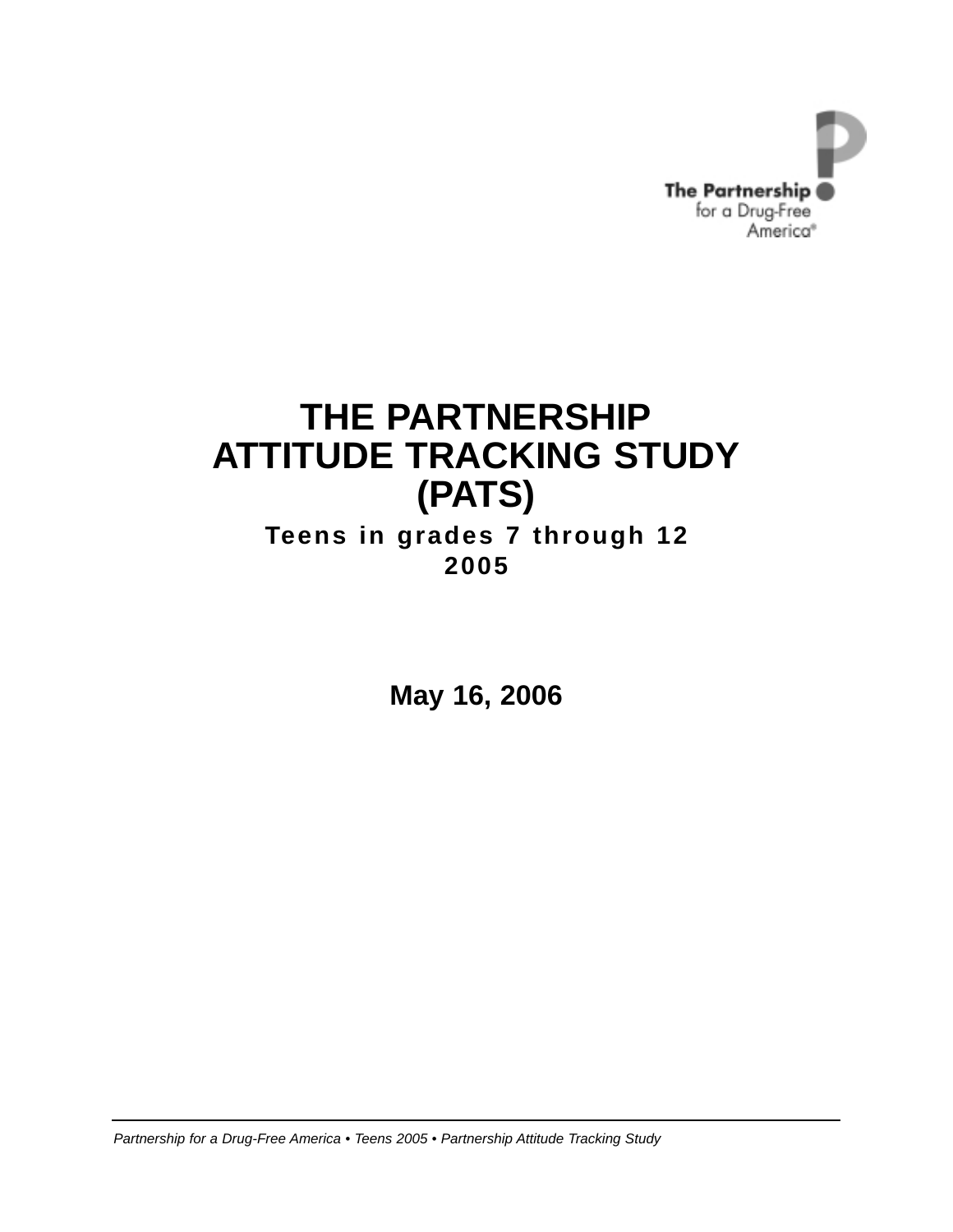## **Table of Contents**

| The Partnership for a Drug-Free America® Today 3    |  |
|-----------------------------------------------------|--|
| The Partnership Attitude Tracking Study 4           |  |
|                                                     |  |
| The Partnership Attitude Tracking Study - Teens 8   |  |
|                                                     |  |
| National Youth Anti-Drug Media Campaign 10          |  |
| Relationship Between Attitudes and Use 11           |  |
|                                                     |  |
|                                                     |  |
|                                                     |  |
| Perceptions of the Most Physically Harmful Drugs 13 |  |
|                                                     |  |
|                                                     |  |
|                                                     |  |
|                                                     |  |
|                                                     |  |
|                                                     |  |
| GHB and Ketamine (Special K) 19                     |  |
| Prescription Medicine Abuse 20                      |  |
| 21. Cough Medicine Abuse 21                         |  |
|                                                     |  |

The **Partnership for a Drug-Free America®** is a private, non-profit coalition of professionals from the communications industry. Best known for its national, drug-education advertising campaign, the Partnership's mission is to reduce illicit drug use in America. The Partnership's State/City Alliance Program supports the Partnership's mission at the local level. The Partnership accepts no money from alcohol or tobacco manufacturers and receives major funding from the **Robert Wood Johnson Foundation** and financial support from more than 200 private sector corporations.

The Partnership is extremely grateful to the **Robert Wood Johnson Foundation** for their support in making this research possible.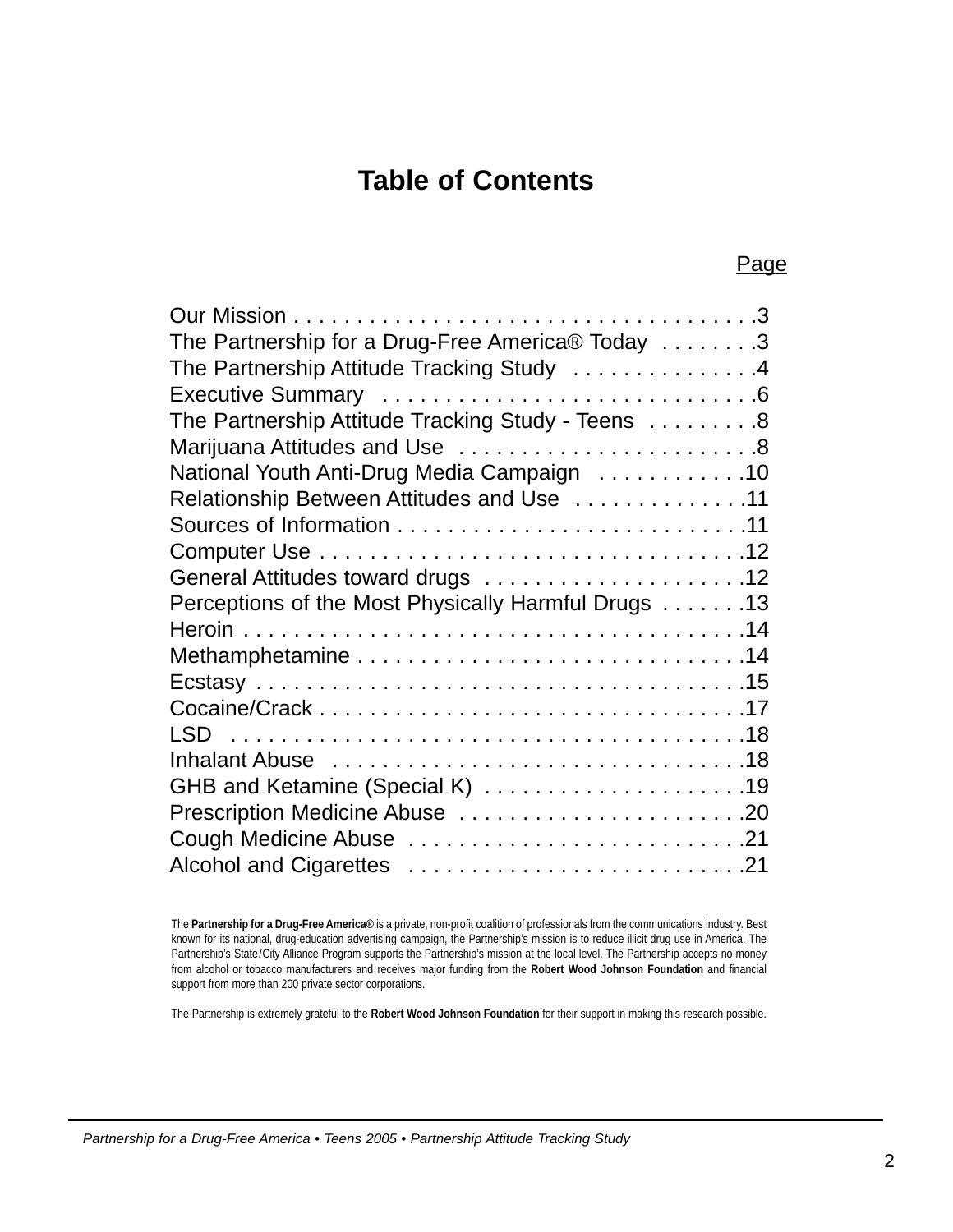# **Mission**

#### **The Partnership for a Drug-Free America® exists to reduce illicit drug use in America.**

Our mission unfolds primarily in the form of a research-based national advertising campaign, now in its 19th year. With a diversity of private sector funders supporting our work, the Partnership is beholden to no special interest, has no political agenda and supports no commercial concern.

# **The Partnership for a Drug-Free America® Today**

The Partnership is comprised of a small staff and hundreds of volunteers from the communications industry who create and disseminate the organization's advertising. Advertising agencies create Partnership messages pro bono; talent unions permit their members to work for free; production professionals bring Partnership messages to life; a network of advertising professionals distribute the group's work to national and local media; public relations firms lend services to various Partnership projects; and media companies donate valuable broadcast time and print space to deliver Partnership messages to millions of Americans.

The organization began in 1986 with seed money provided by the American Association of Advertising Agencies. Today, the Partnership receives major funding from The Robert Wood Johnson Foundation and support from other foundations, corporations, government and individuals. The Partnership accepts no funding from manufacturers of alcohol and/or tobacco products. The Partnership's first ad appeared in March 1987; the campaign is now the largest public service media campaign in advertising history.

Since 1998 the Partnership has participated in an unprecedented public/private marketing effort – the largest ever undertaken in the United States – that is redefining public service advertising. Backed by an annual appropriation<sup>7</sup> and with bipartisan support in the U.S. Congress, the National Youth Anti-Drug Media Campaign has become the centerpiece of the country's efforts to reduce demand for illegal drugs. Rolled out nationally in July 1998, the effort is taking several directions, but at its core the campaign is tapping into the enormous power of mass media through the Partnership's national advertising campaign. The bulk of federal monies appropriated for this program were specifically earmarked for the one thing that eluded the Partnership's campaign in the early and mid-1990s – consistent, targeted and optimal national media exposure for anti-drug advertising.

The Partnership, which receives no funding for its role in this campaign, is the primary provider of advertising to this federally backed effort. The advertising industry – which is and has been the heart and soul of the Partnership – continues to create our messages for free. All of the Partnership messages are made available to the National Youth Anti-Drug Media Campaign.

The Office of National Drug Control Policy (ONDCP) in cooperation with the Partnership coordinates the campaign. Working with ONDCP and Congress, the campaign is commanding as much exposure as many leading commercial advertisers, and returning outstanding value to U.S. taxpayers. For every dollar the government

*1998 appropriation: \$195 million; 1999 appropriation; \$185 million; 2000 appropriation: \$185 million; 2001 appropriation: \$185 million; 1 2002 appropriation: \$180 million; 2003 appropriation: \$145 million; 2004 appropriation \$130; 2005 appropriation \$120 million.*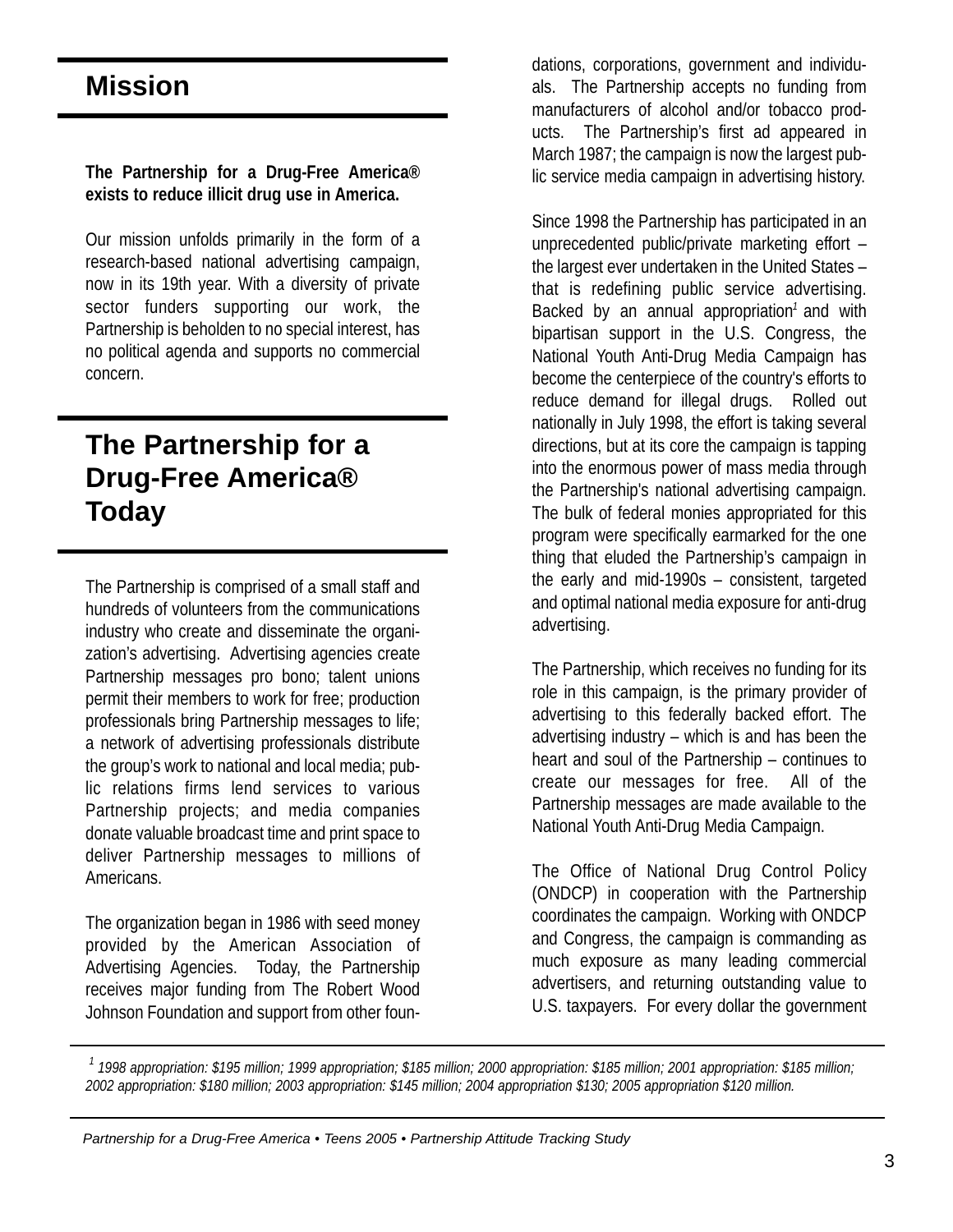spends on media exposure, media companies are asked to donate equivalent value through additional advertising exposure. To date, the matching component of the campaign has leveraged substantial added media exposure for the campaign.

In addition to its work on the national level, the Partnership has 27 state-level versions of its national advertising campaign through its Affiliate & Alliance Program. Working with state/city governments and locally based drug prevention organizations, the Partnership provides the guidance, on-site technical assistance and creative materials necessary to shape a mutimedia campaign tailored to local needs.

The Partnership is an organization that is dedicated to reducing demand for illicit drugs, by 1) preventing teen use, primarily through the NYADMC, 2) monitoring and equipping parents to communicate with their children about the risks of drug and alcohol use, 3) motivating and equipping families to get help for a drug or alcohol problem. Creating effective anti-drug messages requires talent, passion and dedication. It also requires an understanding of the issue that's firmly grounded in research. The Partnership has the largest body of consumer-based attitudinal research on drugs in the nation. This research provides insights into the minds of young people and helps to ensure our messages will reach and resonate with their intended audiences. Consumer research – along with the critically important counsel of our partners in health care, education, government, entertainment and community volunteer organizations across the country – ensure that Partnership ads continue to meet the highest standards of excellence.

(For more information about the Partnership and its programs, go to www.drugfree.org To request a hard copy of the Partnership's latest annual report by mail, call the Partnership's Public Affairs Department @ 212-922-1560.)

# **The Partnership Attitude Tracking Study**

The Partnership Attitude Tracking Study (PATS) is the Partnership's unique contribution to the field of substance abuse prevention. An annual study that tracks the elaborate and complex attitudes consumers have about illegal drugs, this research allows us to understand what our target audiences think and feel about various drugs. This consumer-focused, consumer-based research is the largest drug-related attitudinal tracking study in the country. No other organization in the country – commercial, non-profit or governmental – has the rich insights into consumers and drugs that PATS has captured in its 18 installments. The insights gleaned from this study help us develop advertising designed to unsell drugs to consumers.

Attitudes drive behavior. According to the University of Michigan's Monitoring the Future study, two critical drug-related attitudes – perception of risk (how risky consumers view a particular drug) and perception of social disapproval (consumer appeal and acceptance of a particular drug) – move in correlation with consumption. Generally speaking, as adolescents come to view drug use as more risky and increasingly disapprove of drugs, consumption declines. Similarly, the opposite holds true.

Understanding the vast dimensions of perceptions of risk and social disapproval provides a look into the consumer mindset on drugs, and offers some insight into the challenges of effectively unselling drugs via media communication. It is no easy task. When it comes to drugs and drug taking, youth define risk in a multitude of ways – physical, emotional, social, aspirational. Specific types of attitudes segment each risk category. The same holds true for social disapproval. Both major categories, and the elaborate array of subcategories and attitudinal measures, are influ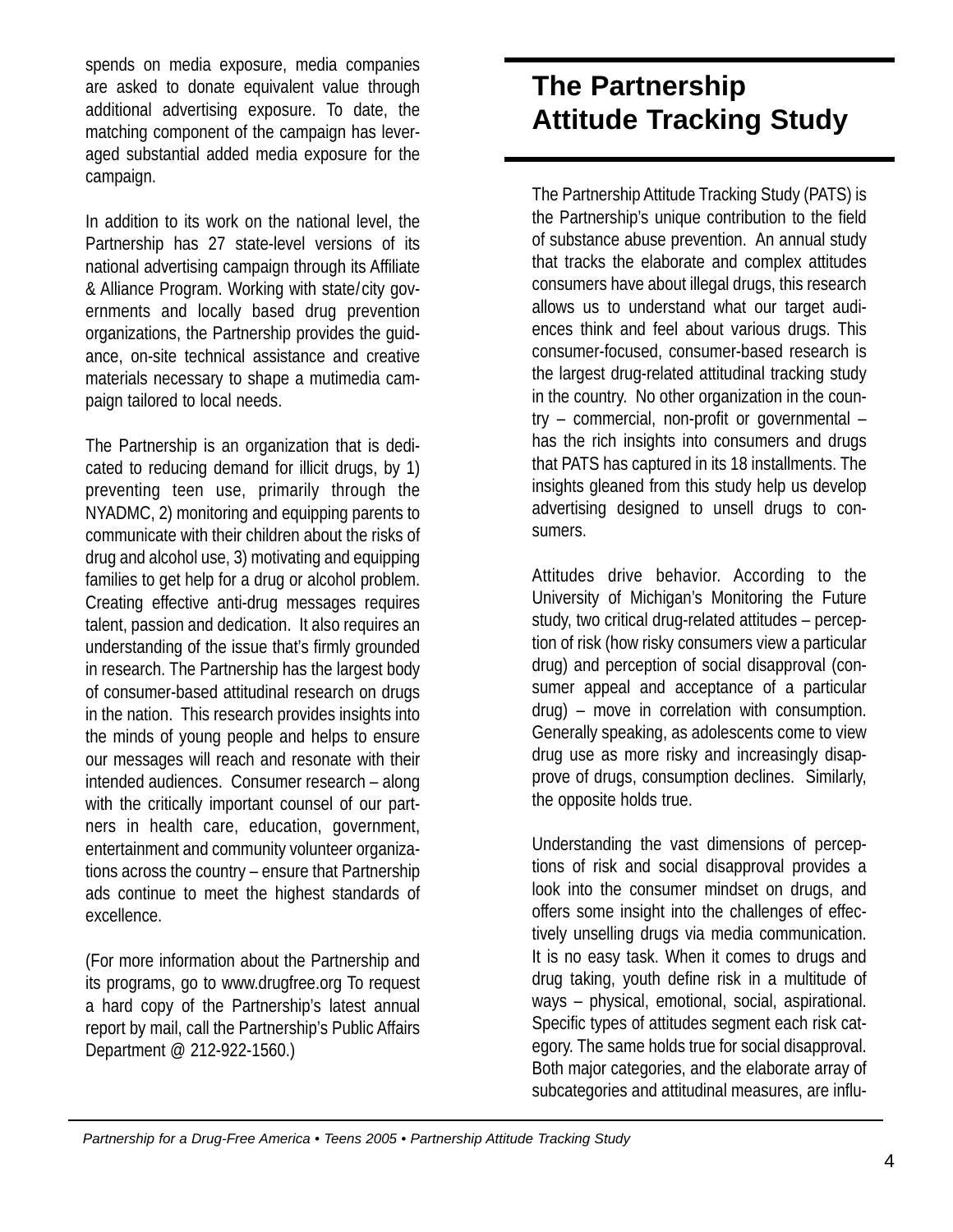enced by a multitude of variables – age, gender, race, socio-economic background, geography, peers and other influencers.

In developing media messages to speak effectively and persuasively to our target audiences about drugs, we must understand their mindset, their attitudes about drugs. The more we do – and the more our messages acknowledge this reality – the more effective the messages will be.

PATS consists of two nationally projectable samples – a teen sample for students in grades 7 through 12, and a parent sample. The 2005 PATS is the 18th wave of this research conducted since 1987. Prior to 1993, these studies were conducted by interviews in public locations. Since the 1993 study, PATS has been conducted in schools and in homes. Beginning with the 1995 study, the in-home study was conducted with parents of children under the age of 19, and data from that sample are projected accordingly. Since 1993 Roper Public Affairs and Media, a leading market research company, has conducted the studies for the Partnership. PATS is funded, in part, by an organizational grant from The Robert Wood Johnson Foundation.The parents' study also receives support from Procter & Gamble. In the 2005 PATS teens' study, 7,216 adolescents nationwide were surveyed. The margin of error for the sample is +/–1.5 percent.

The data in this report were collected from March through June 2005. Adolescents in grades 7 through 12 were questioned with an oversampling of African- and Hispanic-American populations. Adolescents completed self-administered questionnaires under the supervision of Roper's interviewers. The anonymity of all respondents was maintained throughout the study.

Significant differences on charts and graphs in this report are indicated only for 2005 results versus 1998 and 2004, unless otherwise noted. Significant differences versus 2004 are noted with an asterisk (\*) and versus 1998 with a plus sign

(+). The 1998 survey represents a benchmark for monitoring the Office of National Drug Control Policy's National Youth Anti-Drug Media Campaign.

# **Questionnaire Development**

Roper Public Affairs and Media developed the questionnaires for the Partnership Attitude Tracking Study in cooperation with the Partnership for a Drug-Free America.®

# **Self-Reported Data**

PATS is based on self-reported data. Surveys based on self-reported data collection represent the dominant methodology used in the marketplace. Many academic/government institutions use self-reporting data when researching sensitive issues, i.e., Centers for Disease Control (Youth-At-Risk), University of Michigan (Monitoring the Future study), the U.S. Department of Health and Human Services (National Survey on Drug Use and Health).

*Partnership for a Drug-Free America • Teens 2005 • Partnership Attitude Tracking Study*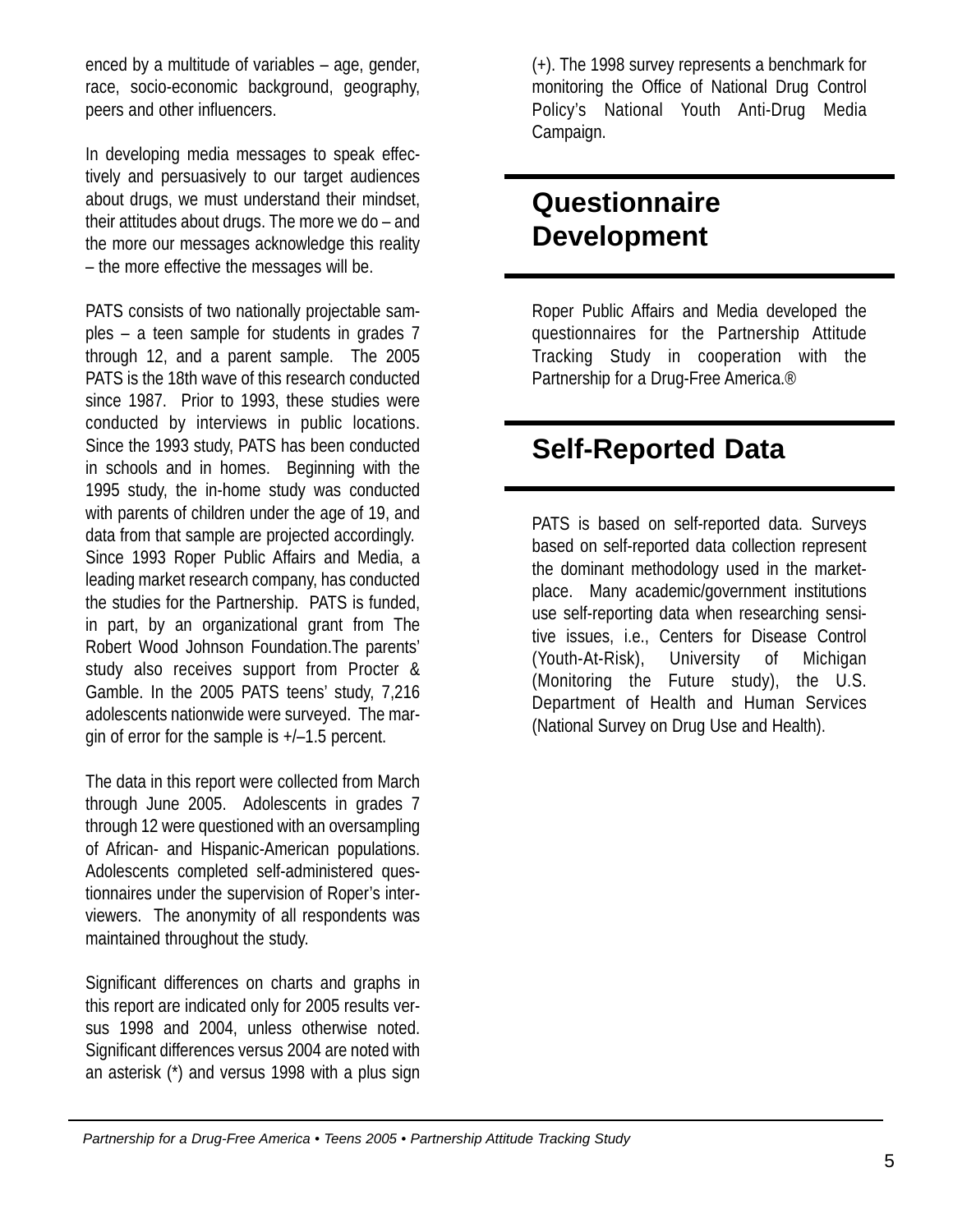## *Executive Summary*

The 2005 Partnership Attitude Tracking Study shows that substance abuse among 7th through 12th grade students continues to decline. After years of increasing adolescent drug use seen in the mid 90's, the trend continues to reverse. The only two exceptions to note are inhalants and prescription medicine abuse.

#### *Marijuana:*

Between 2004 and 2005 there have been significant improvements in teens' attitudes about and use of marijuana.

Relative to 2004, teens are significantly more likely now to agree that *there is great risk of losing the respect of family and friends, letting other people down* or *making their problems worse* as a result of using marijuana. Perceived availability of marijuana continues to decline and more and more teens agree that in their school, most teens don't smoke marijuana.

Relative to 1998 when the Youth Anti-Drug campaign first rolled out, there have been several other positive changes. These include heightened risk associated with trying or smoking marijuana regularly, increased risk in *upsetting their parents* or *losing their friends* as well as *getting in trouble with the law, not getting a job, dropping out of school* or *losing their driver's license.* Teens are more likely now than in 1998 to agree there are greater physical risks associated with smoking marijuana. These include *getting hooked on marijuana* and the possibility of *driving dangerously.* Perhaps as a result of these perceived heightened risks, the level of teens saying *they don't want to hang around anyone who uses marijuana* is higher than any time recorded in the past while friend's reported use is the lowest.

Trial of marijuana, past year use and past 30 days use continue to be significantly below the levels recorded in 1998.

#### *Office of National Drug Control Policy's National Youth Anti-Drug Media Campaign:*

The National Youth Anti-Drug Media Campaign began in July 1998 and primarily focuses on reducing adolescent marijuana use. Data from the 1998 PATS survey were collected prior to the launch of the Campaign and serve as a benchmark for monitoring its effect.

For the second year since the Campaign began, there was a significant drop in frequent exposure to anti-drug advertising (from 52 percent in 2003 to 48 percent in 2004 to 40 percent in 2005) even though exposure to anti-drug ads remains well above pre-campaign levels of 32 percent.

Overall, teens are more likely to rate anti-drug messages as efficacious – i.e. that *the ads made them more aware of the risks, encouraged them to talk with someone about the risks of using drugs, made them less likely to use* – than they were in 1998. However, with it's reduced campaign budget, fewer teens in 2005 said *these commercials have given them new information* or *told them things they didn't know* as in 2004.This is unfortunate because analysis of teens with higher exposure to ads versus teens with lower exposure continues to demonstrate a positive relationship between heavy exposure and stronger anti-marijuana attitudes.

#### *Sources of Information about the Risks of Drugs:*

Perhaps also as a result of lower campaign spending, TV commercials were actually knocked from their grip on *the most useful source of information* last year to a tie with parents or grandparents this year.

#### *Perceptions of the physically most harmful drug*

This year marked a significant increase in the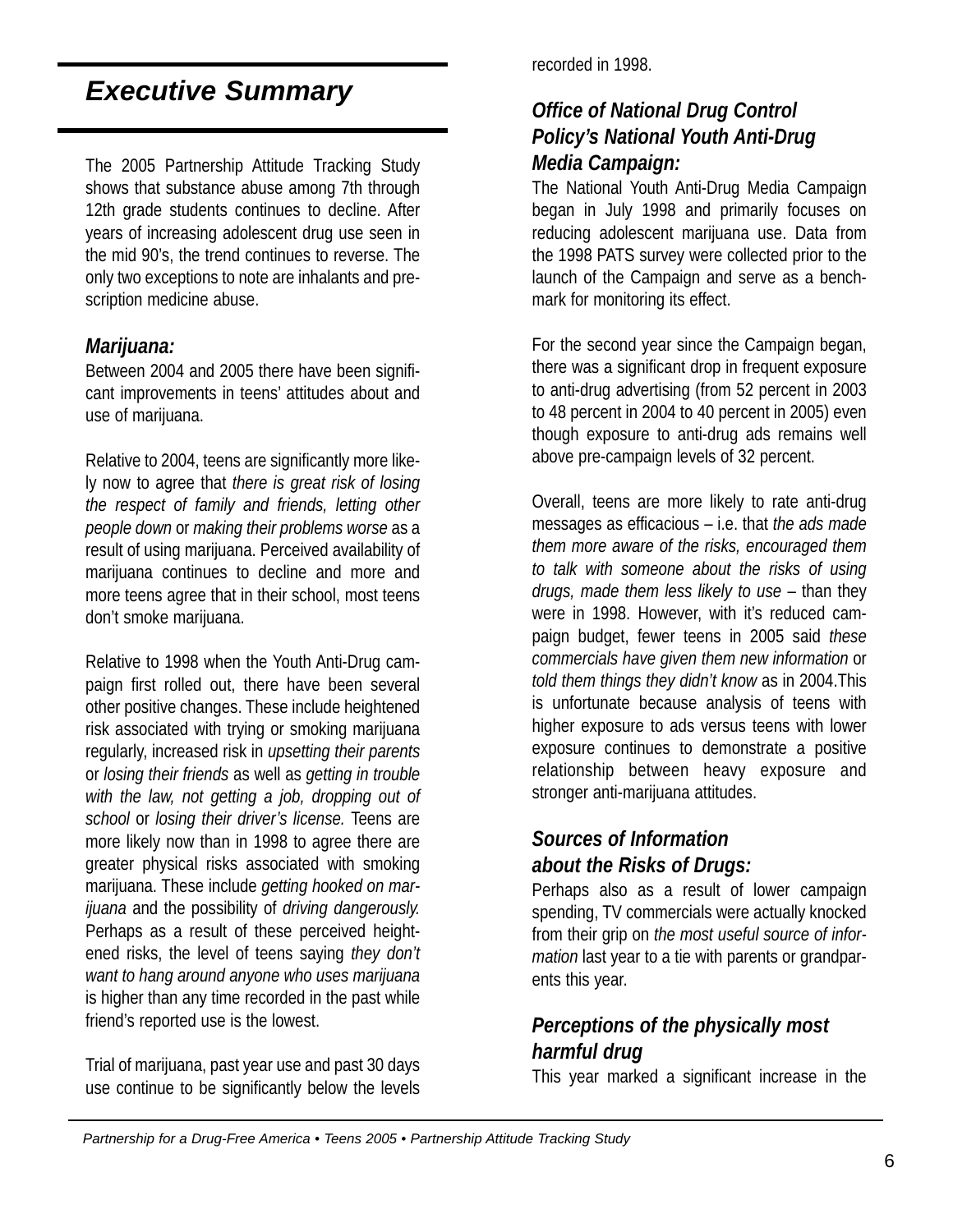proportion of teens reporting methamphetamine as a harmful drug. While it is still regarded as less harmful than heroin, the gap is narrowing.

#### *Heroin:*

Fewer teens in 2005 reported risks in heroin use; in fact, the perception that *heroin is a dangerously addictive drug* has continued to decline since 1999. Trial of heroin has marginally increased over the past year to 5 percent.

#### *Methamphetamine:*

Teen perceptions of risk in both trying meth or using it regularly have steadily increased over last three years and are significantly higher than in 1998. Friend's use of meth continues to slowly decline while trial, past year and past 30 days use have stabilized.

#### *Ecstasy:*

Perceived risks in Ecstasy trial and use are significantly higher than in 2001. Over the past year Ecstasy use remained fairly stable with trial and past year use significantly below the peak in 2001.

#### *Cocaine / Crack:*

Teens' perception of great risk in trying or regularly using cocaine or crack has remained stable over the past decade. Perceived availability began to decline in 2002 and use of cocaine / crack remains stable.

#### *LSD*

Use of LSD has declined sharply over the past seven years. In 2005, fewer than one-fifth of teens (18 percent) reported having close friends who use LSD, compared to 30 percent in 1998.

#### *Inhalants:*

Over the past year, teens have become less likely to agree that *inhalants can kill you* making the perception of risk significantly lower than it was in 2001. Trial of inhalants has slowly crept up over the past three years. While past year and past month use are stable, falling perceptions of risk warn us to watch for future increases in use.

## *GHB and Ketamine:*

Very few teens have ever tried GHB or Ketamine.

### *Prescription Medicine Abuse*:

Abuse of prescription medications remains less common than marijuana but more common than other drugs. Reasons for their use stem from *ease of availability, lack of stigma associated with street drugs* and a false belief that *they are safe to use by many.*

## *Landscape of Teen Drug Trial*



### *Over-the-Counter Cough Medicine:*

By 2005, 45 percent of teens believe taking cough medicines to get high is risky -- significantly higher than last year when 40 percent believed this. But actual use of cough medicine to get high remained stable (9 percent in 2004; 10 percent in 2005).

### *Computer Use:*

Compared to 1998 teen computer use is up significantly –– a 48 percent increase in home use and a 60 percent increase in Internet use.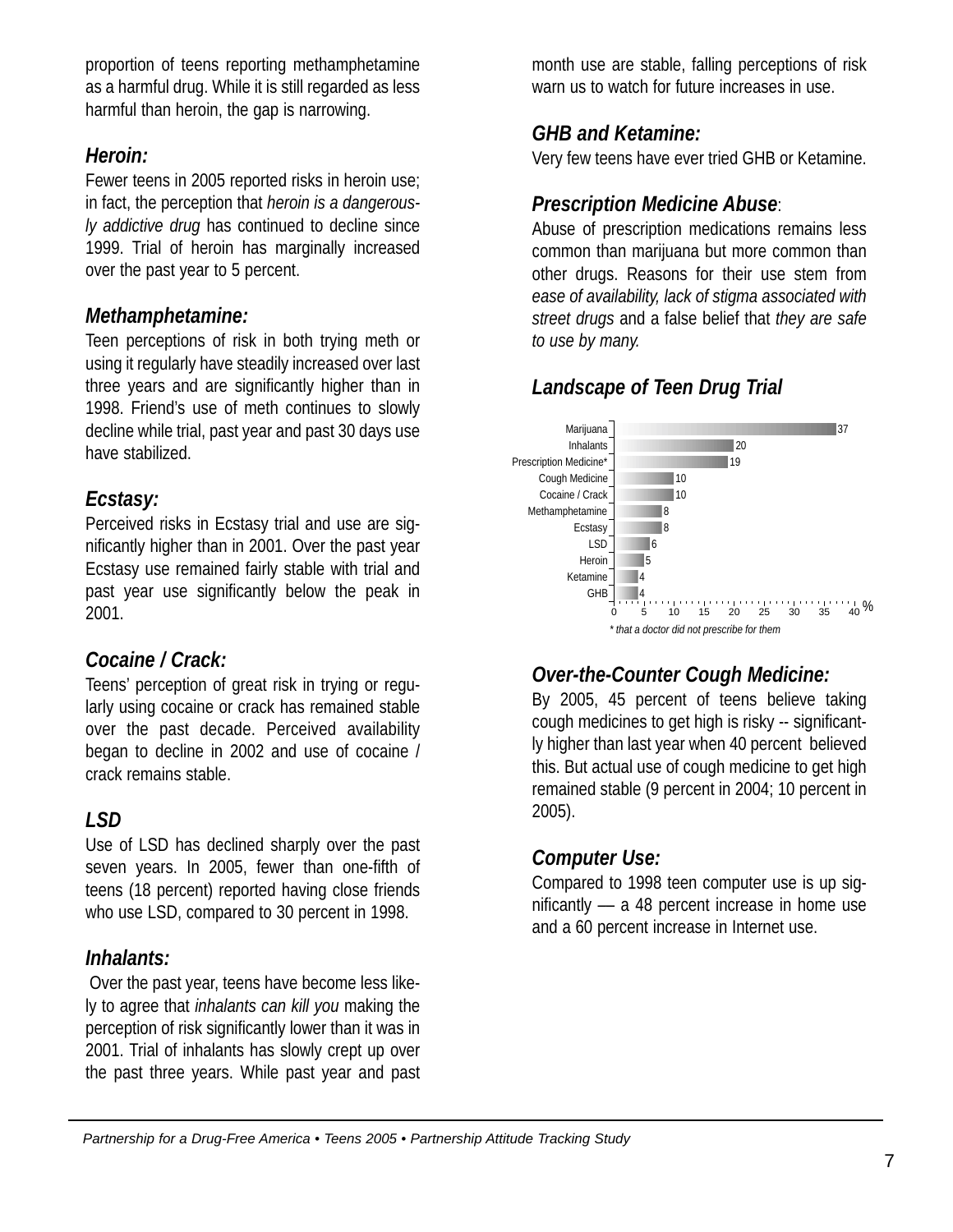# **The Partnership Attitude Tracking Study Among Teens**

# **Marijuana Attitudes and Use**

#### **1998 to 2005: Anti-Marijuana Attitudes continue to strengthen**

Perceived risk in trying marijuana and in using it regularly are now significantly higher than in 1998 when the national roll-out of the National Youth Anti-Drug Media Campaign began. Perceived risk of using marijuana regularly has, in fact, risen since 2001 when 58 percent considered regular use of this drug to be a great risk. By 2005 this figure has climbed to 65 percent.

# *Marijuana:*



Perceptions of specific types of risk in marijuana use continued to increase in 2005 and are well above 1998. Together these outcomes span physical, emotional, relational and aspirational risks, demonstrating that teens feel marijuana can affect different areas of their lives.

## *Marijuana: Relational Risks*



Looking at risks by category or type of risk, relational risks such as *upsetting their parents* or *loosing their friends* are both significantly greater than in 1998. *Losing the respect of family and friends* and *letting other people down* have increased significantly over the past year.

Aspirational risks, such as *getting in trouble with the law, not getting a job, losing their driver's license* and *dropping out of school* all continue to be perceived as significantly greater risks than in 1998.

### *Marijuana: Aspirational Risks*

| % Great Risk                                      | 1998 | 1999 | 2000 | 2001 | 2002 | 2003 | 2004 | 2005  |
|---------------------------------------------------|------|------|------|------|------|------|------|-------|
| Getting in trouble with the law                   | 64   | 68   | 67   | 67   | 67   | 67   | 70   | $72+$ |
| Not getting a job/<br>pre-employment drug testing | 65   | 64   | 64   | 63   | 67   | 67   | 69   | $70+$ |
| Losing their driver's license                     | 54   | 57   | 56   | 57   | 58   | 60   | 62   | $61+$ |
| Dropping out of school                            | 57   | 58   | 59   | 58   | 59   | 58   | 61   | $62+$ |
| $+$ = Significant vs. 1998 at the .05 level       |      |      |      |      |      |      |      |       |

Teen perceptions of the emotional risks of marijuana use, such as *acting stupidly and foolishly* and *getting depressed* are also significantly higher than in 1998 - while making their problems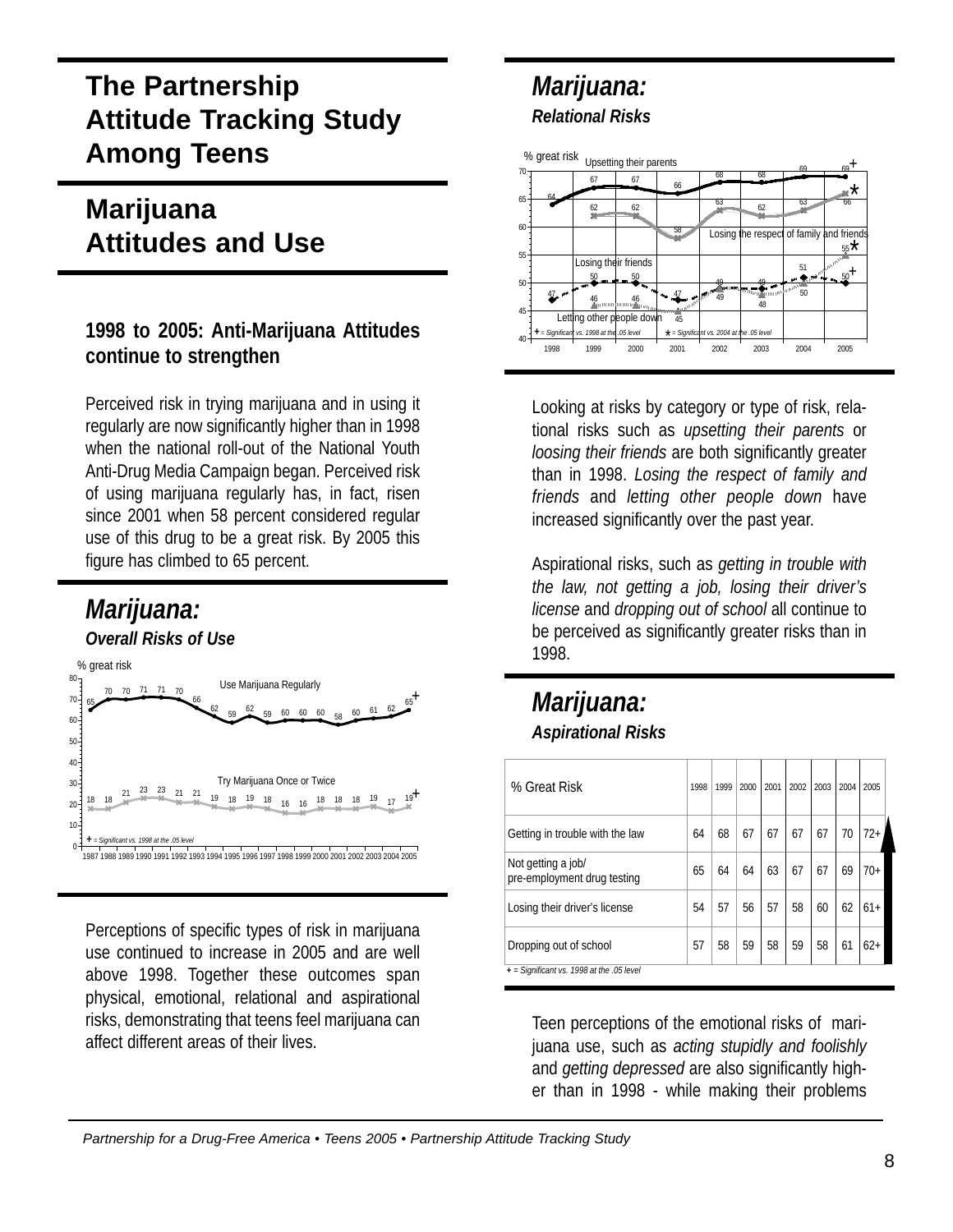## *Marijuana: Emotional Risks*



Teens today are more likely to see certain physical risks associated with marijuana use, such as *getting hooked on marijuana* and *driving dangerously*, than they were in 1998.

## *Marijuana: Physical Risks*

| % Great Risk                                | 1998 | 1999 |    | 2000   2001   2002   2003 |    |    | 2004 | 2005  |
|---------------------------------------------|------|------|----|---------------------------|----|----|------|-------|
| Going on to harder drugs                    | 68   | 67   | 68 | 67                        | 67 | 67 | 68   | 68    |
| Getting hooked on marijuana                 | 63   | 65   | 65 | 64                        | 66 | 68 | 68   | 70+   |
| Driving dangerously                         | 61   | 66   | 66 | 65                        | 64 | 66 | 68   | $70+$ |
| $+$ = Significant vs. 1998 at the .05 level |      |      |    |                           |    |    |      |       |

Short-term effects of marijuana include problems with memory and learning, distorted perception (sights, sounds, time, touch), loss of motor coordination, increased heart rate, and anxiety. For more information visit *www.drugfree.org.*

Marijuana use is becoming less pervasive and less socially acceptable among teens. Attitudes such as it seems like *marijuana is everywhere these days* or *most people will try marijuana sometimes* are lower than in 1998 and show signs of receding further.

Approval of smoking marijuana even sometimes has steadily fallen since 2001 and like the

popularity of marijuana users in school is below the levels recorded in 1998.

## *Marijuana: Social Acceptability*



More and more children *don't want to hang around marijuana users* (significantly down since 1998) and significantly more teens now (vs. last year) agree that *most teens in their school don't smoke marijuana.*

### *Marijuana: Social Acceptability*

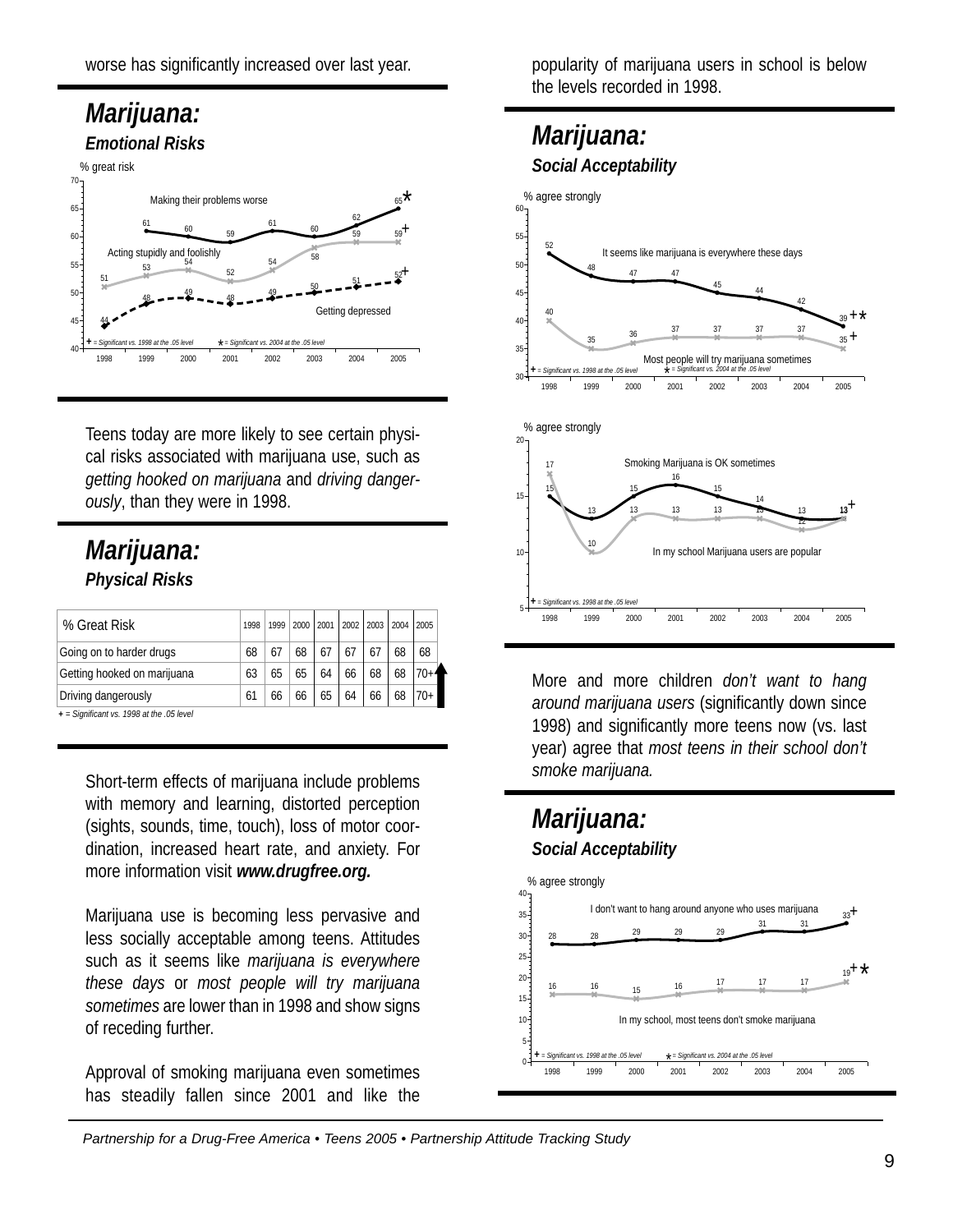Perception of the availability of marijuana has fallen since 1998. It's decline has, in fact, been quite steady since 2001. This year availability is significantly below the level reported last year.



Teens are less likely today to report that their close friends use marijuana. Even occasional use among friends has dropped from 68 percent in 1998 to 58 percent in 2005. This is important because teens whose friends use drugs are more likely to use drugs themselves.



In the early 90s, teen use of marijuana significantly increased, peaking in 1997. Since 1998, marijuana use has been declining slowly and in 2005 teens are significantly less likely now to have tried marijuana, to use it in the past year or the past month.

### *Marijuana: Usage*



# *National Youth Anti-Drug Media Campaign*

The National Youth Anti-Drug Media Campaign began in July of 1998. Its primary focus is advertising that targets adolescents' attitudes about and use of marijuana. The 1998 PATS data were collected prior to the launch of the National Media Campaign, and thus can be used as a baseline for the campaign.

For the second year since the campaign began, there has been a significant drop in the percentage of teens frequently exposed to anti-drug advertising (measured as *seeing or hearing antidrug advertising almost everyday or more*).

# *Commercial Exposure:*

*See / Hear Anti-Drug Commercials*

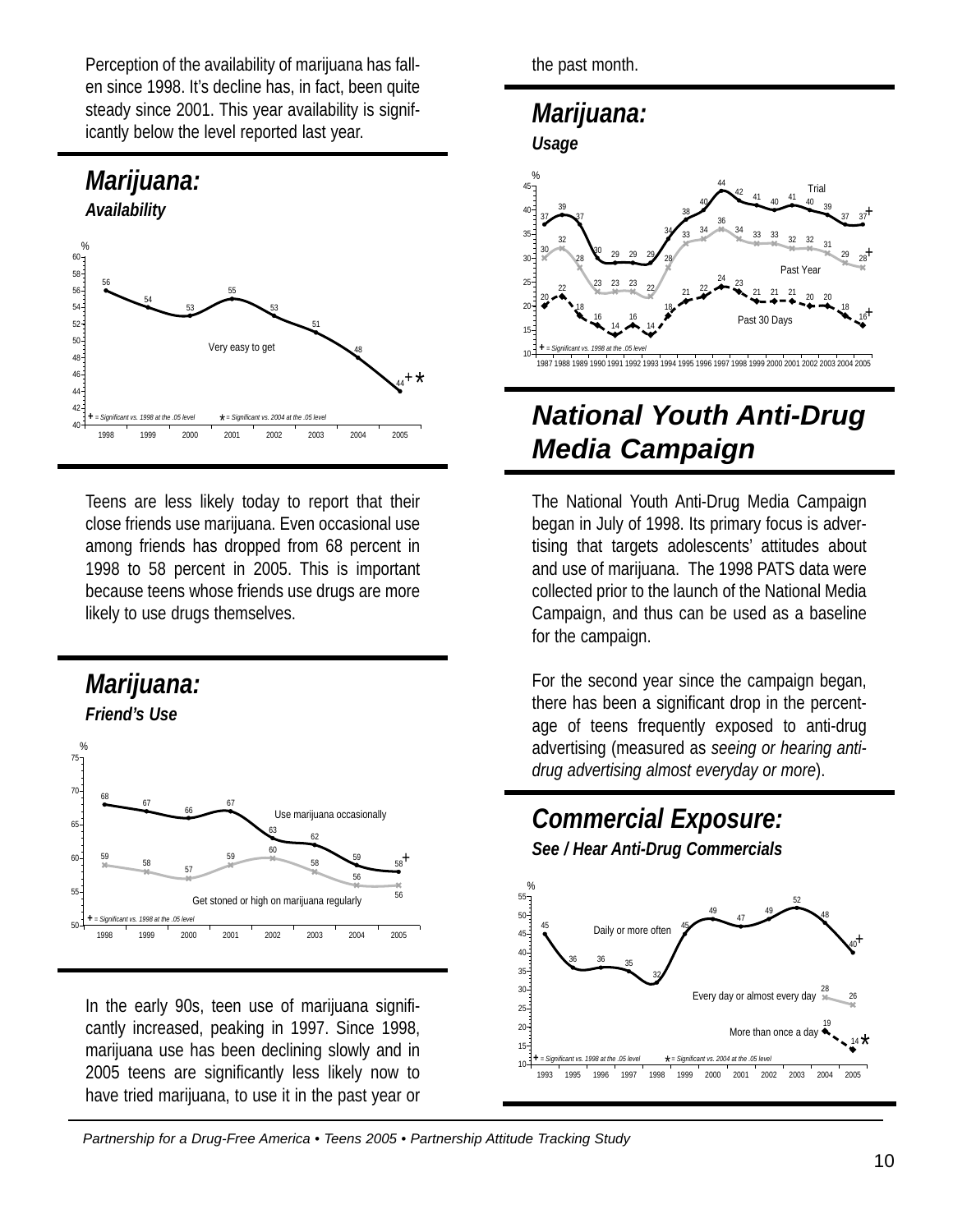Since 1998, teens are more likely to 'agree a lot' that the anti-drug messages *made you more aware of the risks of using drugs, encouraged you to talk to someone else about the risks of using drugs* and *made you less likely to try or use drugs*. All of these positive assessments of antidrug advertising are significantly higher than in 1998.

But over the past year with its reduced campaign budget, there has been significantly fewer teens reporting that *these commercials have given them new information or told them things they didn't know.*

## *Effects of Anti-Drug Messages*

| % Agree a lot                                                                                | 1998 | 1999 | 2000 | 2001 | 2002 | 2003 | 2004 | 2005     |  |
|----------------------------------------------------------------------------------------------|------|------|------|------|------|------|------|----------|--|
| Made you more aware of the risks of<br>using drugs                                           | 31   | 36   | 39   | 38   | 43   | 42   | 41   | $38+$    |  |
| Given you new information or told<br>you things you didn't know about<br><i><b>Aruns</b></i> | 31   | 33   | 37   | 36   | 43   | 44   | 41   | $37^*$ + |  |
| Made you less likely to try or use<br><b>drune</b>                                           | 30   | 35   | 37   | 36   | 40   | 40   | 41   | $39+$    |  |
| Encouraged you to talk to someone<br>else about the risks of drugs                           | 24   | 26   | 28   | 29   | 30   | 28   | 31   | $29+$    |  |
| $*$ = Significant vs. 2004 at the .05 level<br>$+$ = Significant vs. 1998 at the .05 level   |      |      |      |      |      |      |      |          |  |

## **Relationship between Exposure and Attitudes**

**There is a positive relationship between exposure to the anti-drug messages and stronger anti-marijuana attitudes.** 

Teens who report frequent exposure (see ads almost every day or more) are significantly more likely than teens who report infrequent exposure (see ads less than once a week) to perceive risks in marijuana use.

The main focus of the National Youth Anti-Drug Media Campaign is the risks of marijuana use.

# *Relationship between Exposure and Attitudes*



## **Sources of Information on the Risks of Drugs**

In 2005 teens are just as likely to say *they learn a lot about the risks of drugs from TV commercials* than from their parents or grandparents. TV commercials as a source of information actually slid down from its grip on the most useful source of information last year to a tie with parents or grandparents this year.

# *Sources of Information on the Risks of Drugs*

| 1998 | 1999 | 2000 | 2001 | 2002 | 2003 | 2004   | 2005      |
|------|------|------|------|------|------|--------|-----------|
| 27   | 30   | 29   | 30   | 31   | 32   | 30     | $31+$     |
| 26   | 28   | 29   | 28   | 30   | 32   | 33     | $29*$     |
| 20   | 25   | 26   | 24   | 29   | 33   | $39 -$ | $31^{*}+$ |
| 13   | 15   | 17   | 21   | 22   | 22   | 24     | $23+$     |
| 12   | 13   | 15   | 15   | 19   | 20   | 20     | $18+$     |
| 10   | 13   | 12   | 14   | 15   | 16   | 17     | $15+$     |
| 11   | 11   | 13   | 13   | 15   | 17   | 16     | $15+$     |
|      |      |      |      |      |      |        |           |

**+** *= Significant vs. 1998 at the .05 level*

*\**  = *Significant vs. 2004 at the .05 level*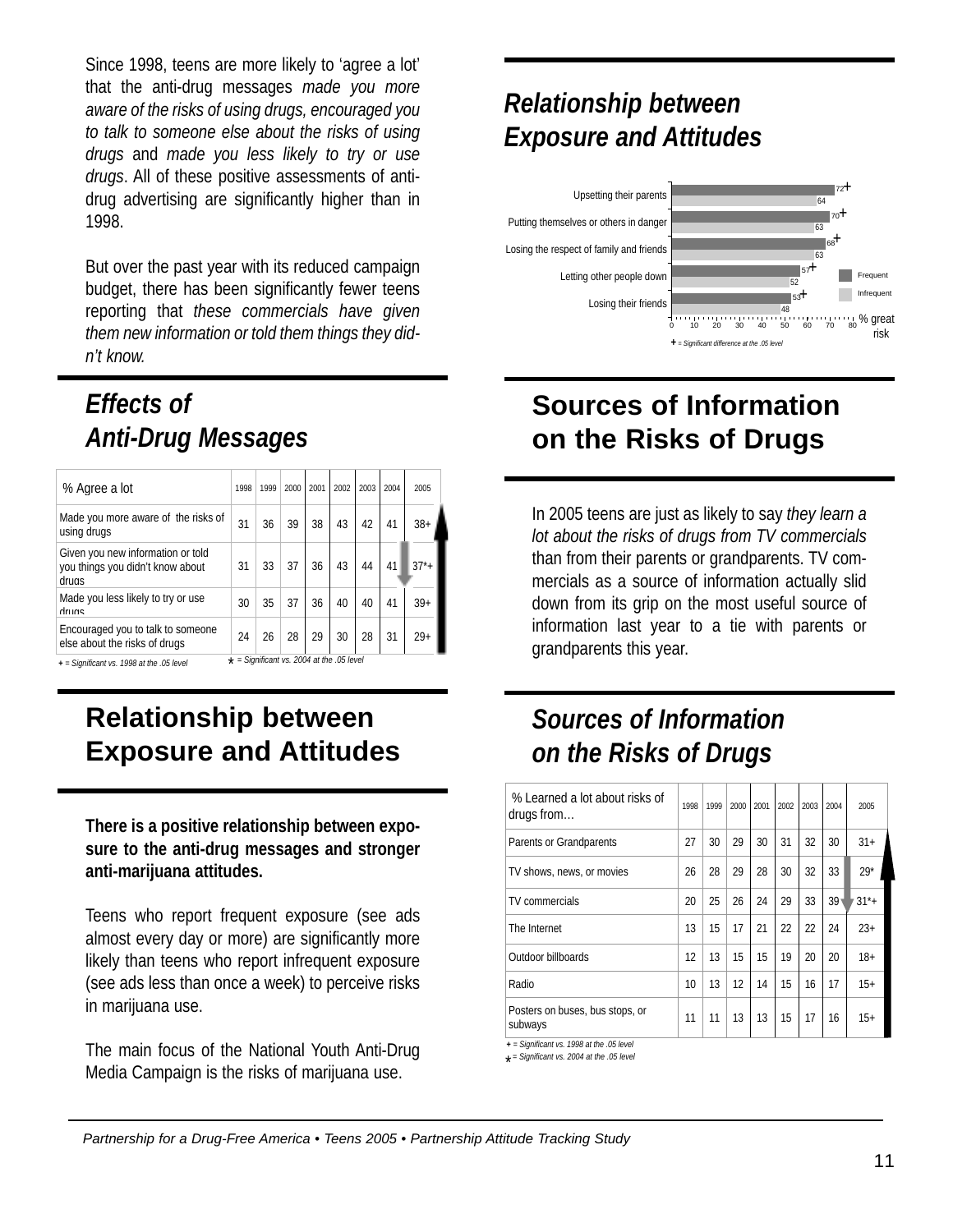None of the other sources of information about the risks of drugs increased over the past year. Teens are more likely to report learning 'a lot' about the risks of drugs from TV shows or movies, school posters, the internet, outdoor billboards, radio, posters on buses or subways, than in 1998, before the National Youth Anti-Drug Media Campaign began.

Teen reports of discussions with parents or grandparents about drugs are stable. Only-one quarter of teens (23 percent) report having such discussions frequently (four or more times a year). Twothirds (65 percent) report having any drug conversation with their parents in the past year.

# *Frequency of Parents / Grandparents Talking about Drugs in the Past Year*

| %           | 1998 | 1999 | 2000 | 2001 | 2002 | 2003 | 2004 | 2005 |
|-------------|------|------|------|------|------|------|------|------|
| Spoke (net) | 65   | 69   | 67   | 68   | 69   | 67   | 65   | 65   |
| $4+$ times  | 22   | 24   | 24   | 25   | 26   | 23   | 23   | 23   |
| 2-3 times   | 22   | 24   | 25   | 24   | 25   | 24   | 23   | 23   |
| 1 time      | 21   | 21   | 18   | 19   | 18   | 20   | 20   | 19   |
| Never       | 33   | 29   | 31   | 31   | 30   | 31   | 33   | 34   |

Teens' computer and internet use has risen substantially since 1998.

In 1998, 44 precent of teens reported spending one or more hours each week on a home computer. By 2005 two-thirds (65 percent) reported this frequency of computer use up 48 percent.

In 1998, 38 percent of teens reported spending one or more hours each week on the Internet. By 2005, 61 percent reported this frequency –– up 60 percent.

## *Computer Use*



# **General Attitudes Toward Drugs**

Exposure to Drugs -- *being offered or sold drugs anywhere or specifically at school or involvement in selling drugs* -- is significantly down since 1998. Of these three, *being offered drugs* (anywhere) has shown the most steady decline since 1999. Today, fewer than half the students in the 7th through 12th grades have been offered drugs.



Since 1998, drugs have lost some of their adventurousness image and social lubricating effects. There was a significant decrease from 1998 to 1998 in agreement that *drug users feel adventurous*, and *drugs help you relax socially.*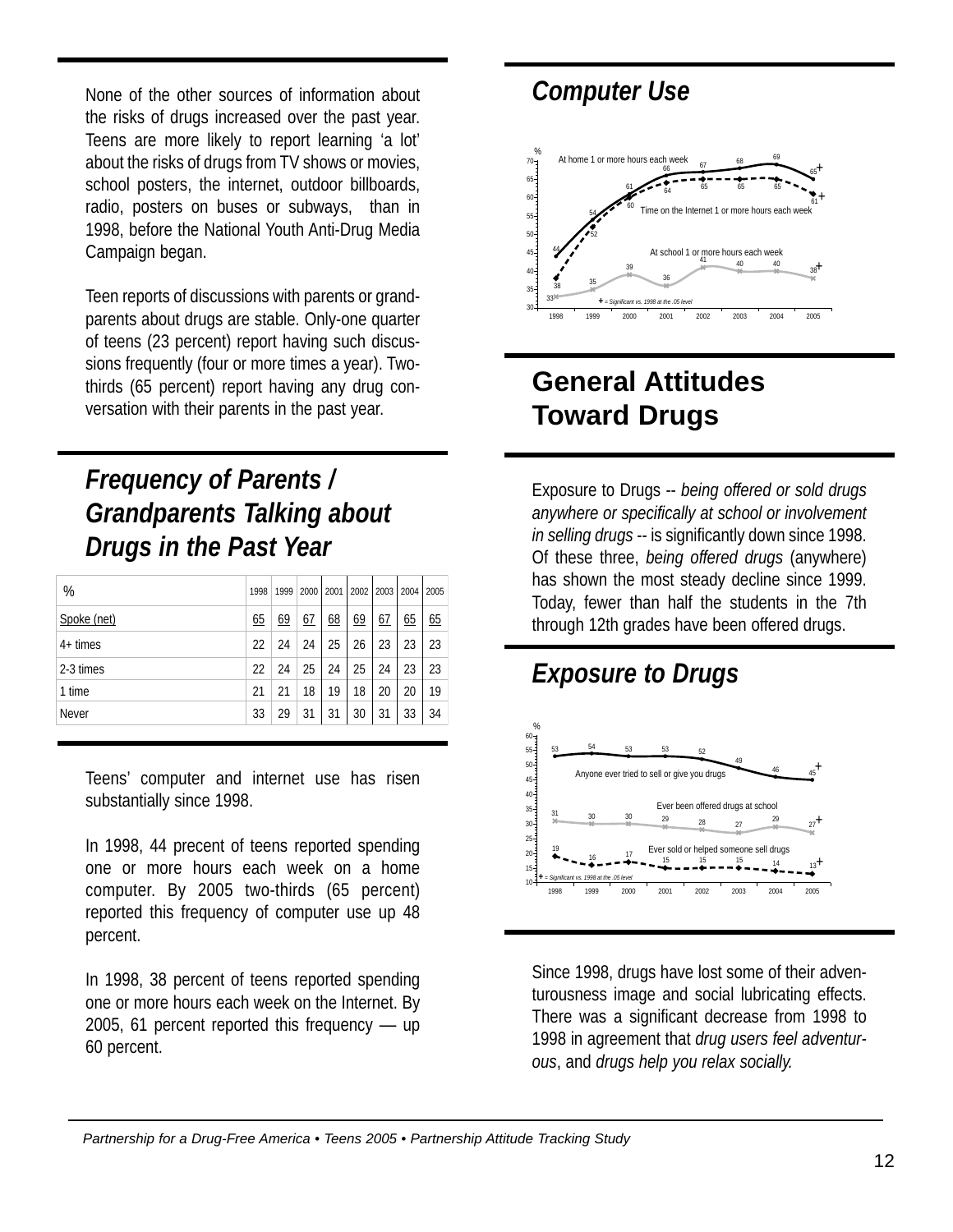## *Reasons for Using Drugs*

 <sup>54</sup> <sup>55</sup> 50 50 50 50 43 42 41 41 40 40 1998 1999 2000 2001 2002 2003 2004 2005 % % agree strongly / somewhat **+** *= Significant vs. 1998 at the .05 level*  $_{\text{+}}$ + Drugs help you relax socially Drug users feel adventurous

Moreover, drugs no longer share as much of the fun image they had in 1998. Significantly fewer children today in the 7th through 12th grades feel that *drugs are fun* or *that parties are more fun with drugs.*

| % Agree Strongly / Somewhat     | 1998 |    |  | 1999   2000   2001   2002   2003   2004   2005 |  |                                               |
|---------------------------------|------|----|--|------------------------------------------------|--|-----------------------------------------------|
| Drugs are fun                   |      | 30 |  |                                                |  | $32 \mid 32 \mid 30 \mid 30 \mid 29 \mid 28.$ |
| Parties are more fun with drugs |      | 30 |  | $32 \mid 32 \mid 29 \mid 29 \mid 28$           |  |                                               |

**+** *= Significant vs. 1998 at the .05 level*

However, perception that drug use has self-medicating benefits has risen significantly since 1998. Belief that kids use drugs because *drugs help you forget your troubles* or *that drugs help kids when they are having a hard time* have both risen over time.



Outside influences on drug use – rock stars, movies and music, for example – change periodically over time. In 2005, both TV shows and music have glamorized drug usage more so than last year.



Moreover, teens are currently more likely this year than last to believe *professional athletes use drugs sometimes.*

| % Agree Strongly / Somewhat                     |    | 2002   2003   2004   2005 |    |       |
|-------------------------------------------------|----|---------------------------|----|-------|
| Many professional athletes use drugs sometimes  | 54 | 53                        | 52 | $55*$ |
| $\star$ = Significant vs. 2004 at the .05 level |    |                           |    |       |

# **Perceptions of the Most Physically Harmful Drugs**

Since 1998, drugs like heroin, LSD, cocaine and crack have dropped significantly in terms of their most dangerous drug status while Ecstasy has risen. Methamphetamine – second only to heroin in terms of its ranking as a dangerous drug – has risen significantly vs. last year.

# *Most Physically Harmful*

|                    | 1998      | 1999      | 2000           | 2001      | 2002 | 2003             | 2004 | 2005           |
|--------------------|-----------|-----------|----------------|-----------|------|------------------|------|----------------|
| Heroin             | 31        | 30        | 28             | 29        | 27   | 23               | 20   | $21+$          |
| Methamphetamine    | 13        | 14        | 14             | 11        | 9    | 10 <sup>10</sup> | 12   | $15*$          |
| Ecstasy            | 5         | 5         | 7              | 11        | 12   | 14               | 14   | $14+$          |
| Marijuana          | 8         | 7         | $\overline{7}$ | 8         | 7    | 10 <sup>10</sup> | 9    | 9              |
| Crack              | 11        | 9         | 10             | 8         | 9    | 8                | 8    | $8+$           |
| ISD                | 8         | 8         | 8              | 6         | 7    | 6                | 6    | $6+$           |
| Cocaine            | 9         | 9         | 7              | 7         | 7    | 8                | 6    | $5+$           |
| <b>Inhalants</b>   | 6         | 6         | 7              | 8         | 6    | 4                | 4    | 5              |
| Prescription drugs | <b>NA</b> | <b>NA</b> | <b>NA</b>      | <b>NA</b> | 4    | 4                | 4    | $\overline{4}$ |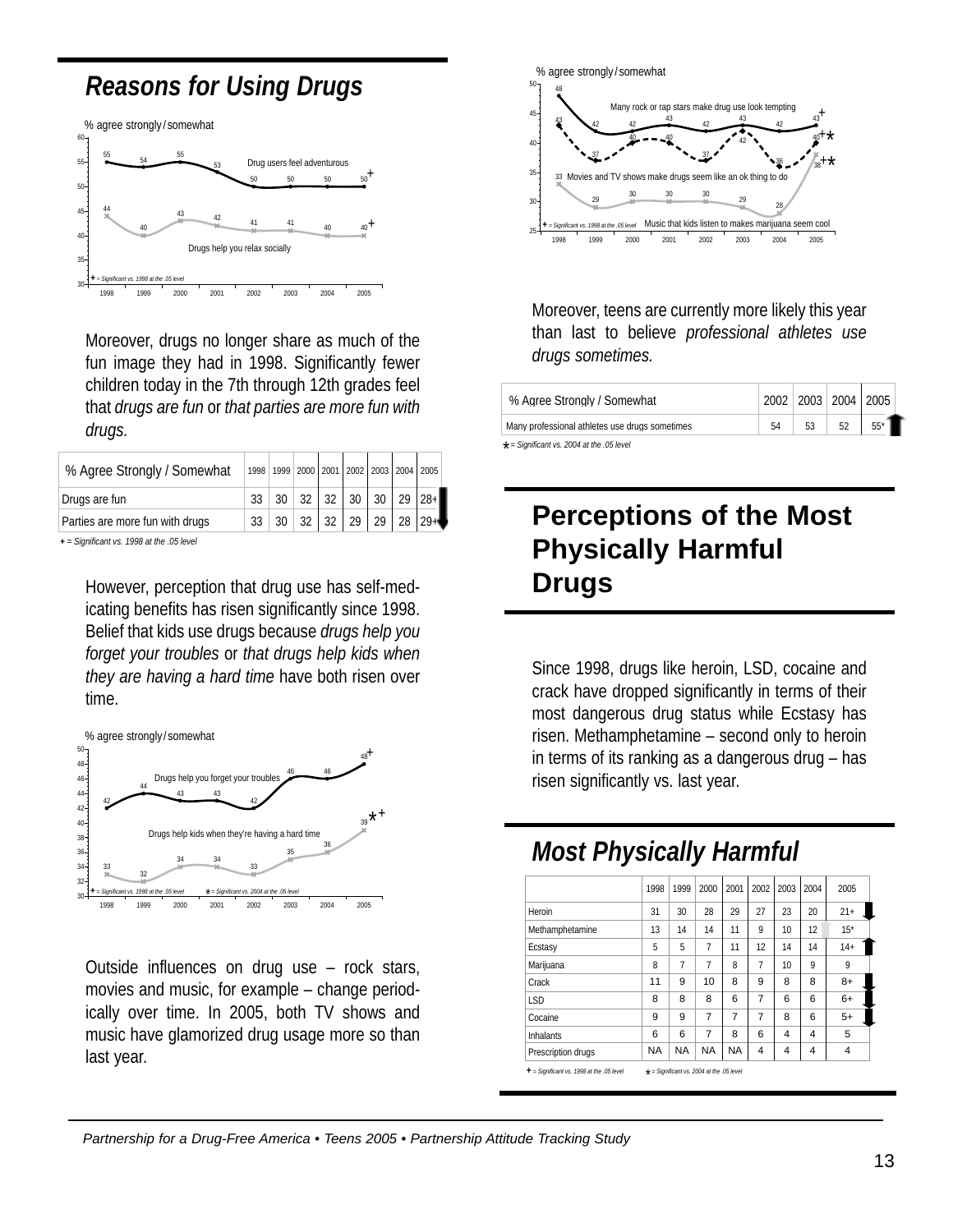## **Heroin**

Heroin is an opiate, derived from the morphine in certain poppy plants. All uses of heroin – whether snorted, smoked or injected – are highly addictive.

Effects can include euphoria, drowsiness, clouded mental functioning and depressed respiration. Warning signs include slowed and slurred speech, slow gait, droopy eyelids and vomiting. For more information on heroin go to *www.drugfree.org* and visit the Drug Resource.

Teens in 2005 are less likely to see risks in heroin use. Belief that heroin is *a dangerously addictive drug* is significantly less common than in 1998 and has also dropped significantly vs. last year -- belief that *heroin is not a glamorous cool drug* has fallen marginally since its addition to the survey in 1999.



About one in seven (16 percent) teens reports having close friends who have ever tried heroin. This is significantly higher than in 1998.



Relatively few teens (5 percent) have ever tried heroin – although there was a slight upturn in 2005. This has remained fairly stable throughout the survey in spite of the decreases in perception of risk and increased use by friends.



## **Methamphetamine**

Methamphetamine ('meth', 'speed', 'ice' or 'crystal') is a synthetic stimulant made in makeshift laboratories from ingredients including pseudoephedrine, battery acid and paint thinner. It is highly addictive and can cause heart attacks and death. Long term use can cause paranoia, delusions and violent behavior.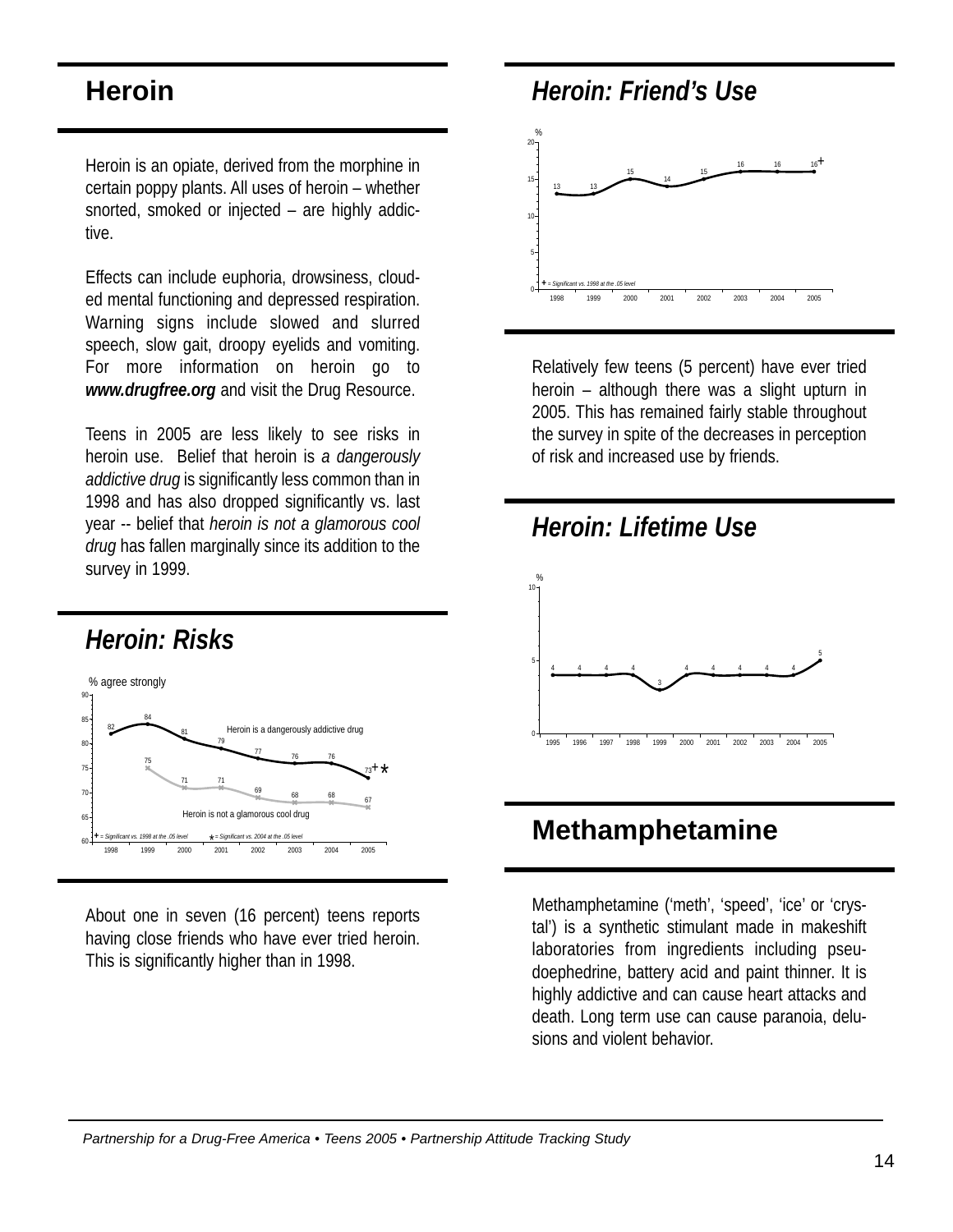Warning signs of meth use include insomnia, decreased appetite and possible weight loss, increased agitation or physical activity, excited speech and repetitive actions such as cleaning and grooming or sorting/ disassembling objects. For more information go to *www.drugfree.org.*

Teen perceptions of risk in both trying meth or using it regularly has steadily increased over last three years and are significantly higher than in 1998.

### *Methamphetamine: Risks* % % great risk



All the specific risks of methamphetamine use – *getting hooked on methamphetamine, becoming violent, dropping out of school, becoming paranoid* and *getting depressed* – are stable with last year and significantly higher than in 1998.

# *Methamphetamine: Specific Risks*

| % Great Risk                                | 1998 | 1999 | 2000 | 2001 | 2002 | 2003 | 2004 | 2005  |
|---------------------------------------------|------|------|------|------|------|------|------|-------|
| Getting hooked on Methamphetamine           | 77   | 79   | 79   | 78   | 81   | 79   | 81   | $82+$ |
| Becoming violent                            | 72   | 75   | 74   | 73   | 75   | 75   | 75   | $76+$ |
| Dropping out of school                      | 67   | 70   | 70   | 68   | 71   | 71   | 72   | $72+$ |
| Becoming paranoid                           | 64   | 66   | 68   | 66   | 69   | 70   | 69   | $69+$ |
| Getting depressed                           | 56   | 60   | 61   | 60   | 63   | 64   | 64   | $63+$ |
| $+$ = Significant vs. 1998 at the .05 level |      |      |      |      |      |      |      |       |

**+** *= Significant vs. 1998 at the .05 level*

Teen reports of having close friends who use meth are significantly lower than 1998 and have been dropping over the past four years.

## *Methamphetamine: Friend's Use*



Use of meth appears to be stabilizing, with no changes in lifetime trial, past year use or past month use between 2003 and 2005. All measures of meth use are significantly below 1998 levels. 8 percent of teens have tried meth, 6 percent have used it in the past year and 4 percent in the past month.

# *Methamphetamine: Lifetime Use*



# **Ecstasy**

MDMA or Ecstasy (3-4-methylenedioxymethamphetamine) is a synthetic drug with amphetamine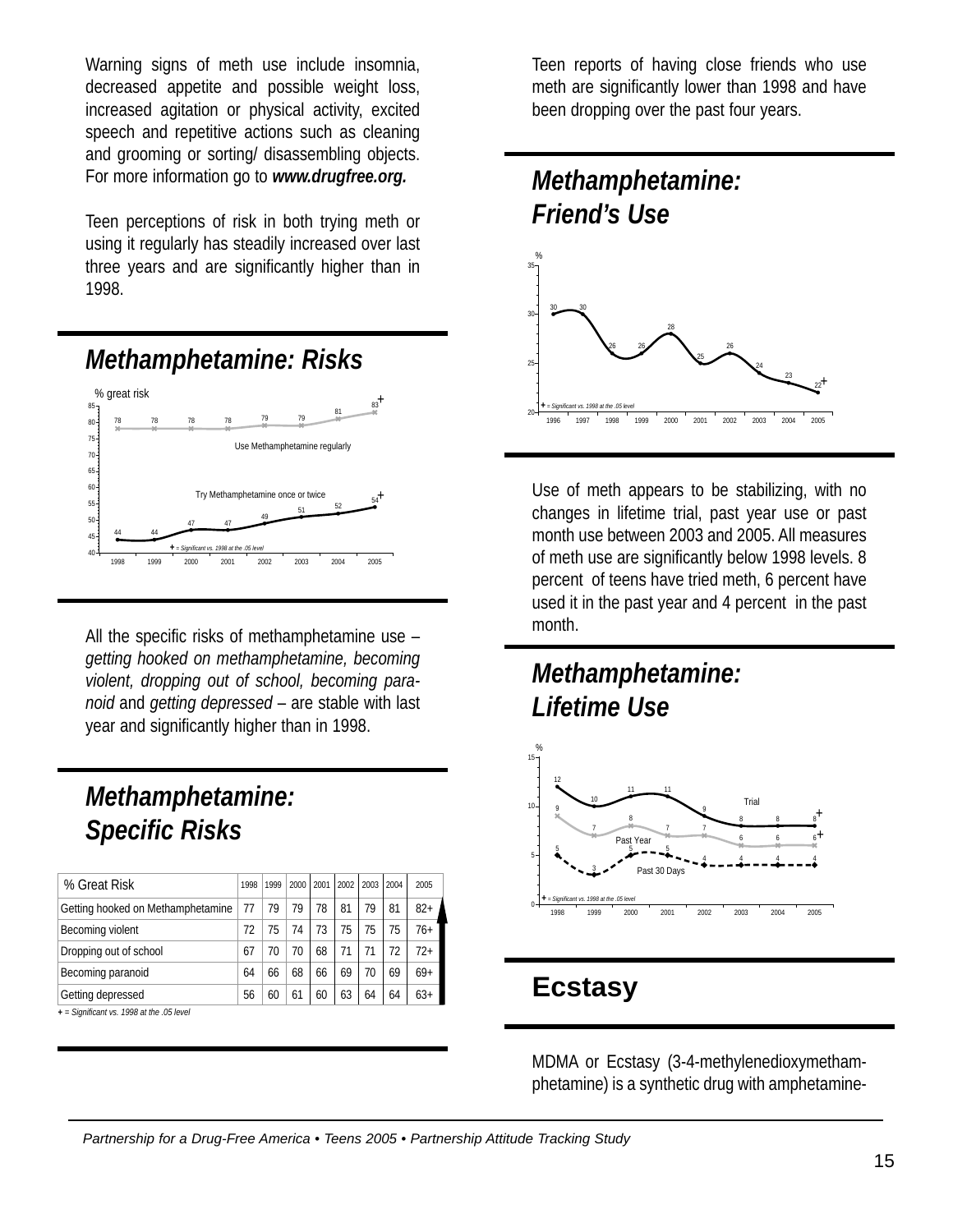like and hallucinogenic properties.

In 2001, teen experimentation with Ecstasy was rapidly increasing, climbing 71 percent between 1999 and 2001. Nearly 3 million teens had tried it and a full 13 million did not see 'great risk' in trial, leaving them at risk to use Ecstasy.

Based on decades of research which show that drug use is directly affected by the level of risk perceived in its use, the Partnership launched a campaign in 2002 to increase young people's perception of the risks of trying Ecstasy.

Teen perception of 'great risk' in trying Ecstasy once or twice has increased significantly between 2001 and 2005. More than half (51 percent) perceive 'great risk' in trying Ecstasy once or twice and over eight in ten (81 percent) see 'great risk' in regular use.



Teen are more likely to see specific risks such as *getting hooked on Ecstasy, dying* and *getting depressed in using Ecstasy* than they were in 2001, before the campaign began.

| % Great Risk              | 2001 2002 2003 2004 2005 |                   |      |                   |
|---------------------------|--------------------------|-------------------|------|-------------------|
| Getting hooked on Ecstasy | 73 77 78 78 7            |                   |      |                   |
| Dvina                     | 72 75 78 78 7            |                   |      |                   |
| Getting depressed         |                          | $55 \mid 57 \mid$ | 58 L | $58$ <sup>*</sup> |

**+** *= Significant vs. 1998 at the .05 level*

Effects of Ecstasy can include feelings of peace-

fulness and acceptance, a loss of inhibitions, involuntary teeth clenching, severe dehydration and hyperthermia potentially leading to muscle breakdown and organ failure. After-effects can include anxiety and depression. For more information visit: *www.drugfree.org*.

Reports of having close friends who use Ecstasy has fallen since 2001, at the peak of Ecstasy use.



Perception that Ecstasy is 'very easy to get' declined sharply between 2002 and 2003 and then again between 2003 and 2004. It's continued decline can be seen in 2005. Today, one in seven teens (13 percent) say Ecstasy is 'very easy' for them to get, compared to one in four teens (24 percent) in 2001.



Over the past year measures of Ecstasy use have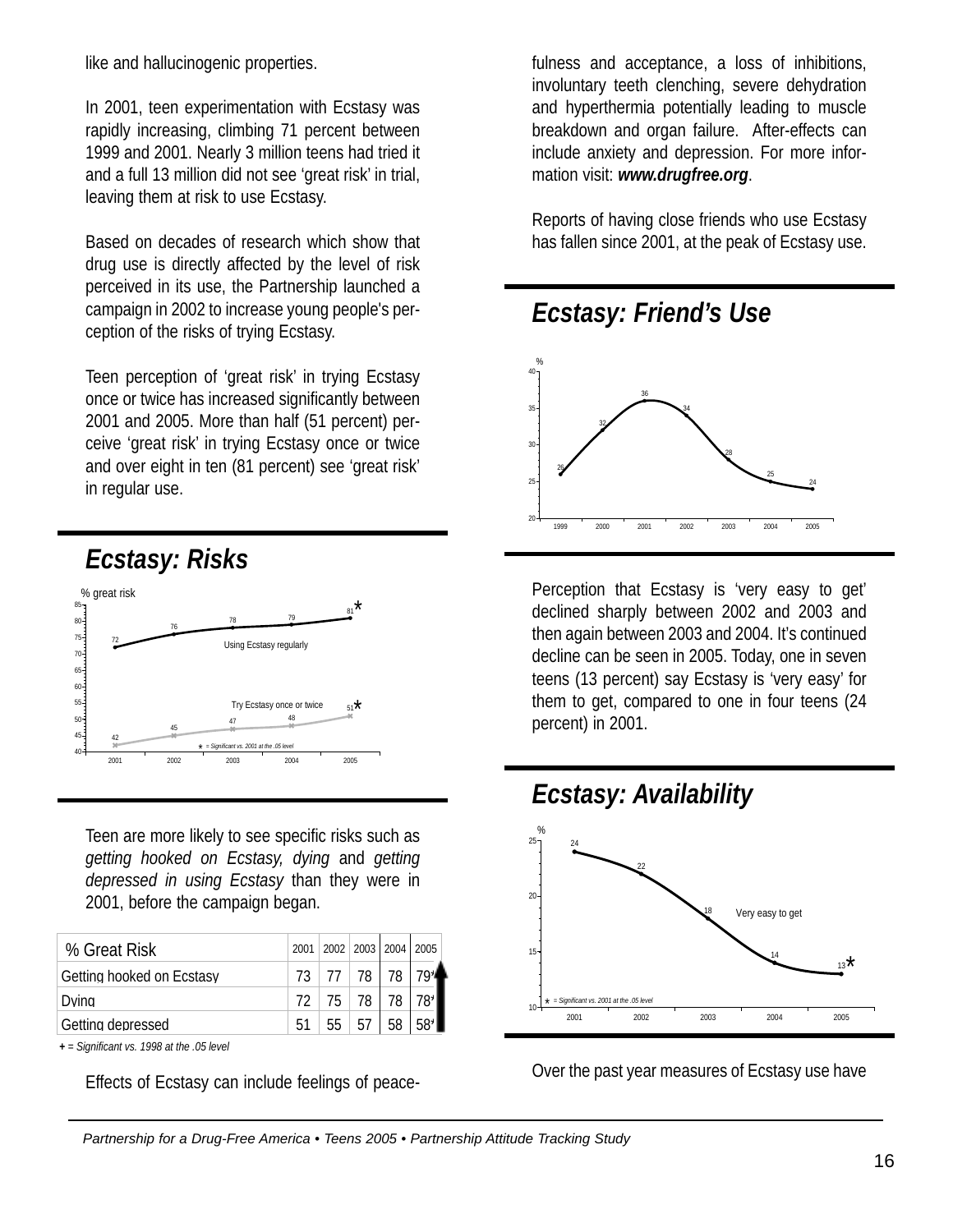remained fairly stable, with trial or lifetime use at 8 percent, past year use at 6 percent and past month use at 4 percent. Both trial and past year use are significantly below the peak in 2001.

## *Ecstasy: Lifetime Use*



## **Cocaine / Crack**

Cocaine and crack are powerfully addictive stimulants made from the coca plant. Cocaine comes in powdered form and is snorted or dissolved into liquid and injected. Crack comes in small crystal rocks which are smoked, creating the crackling sound the drug is named after.

Cocaine can make the user feel euphoric, energetic, talkative, and mentally alert. It can also temporarily decrease the need for food and sleep. These effects are short lived and once the drug leaves the brain the user experiences a "coke crash" – depression, irritability, and fatigue. For more information go to *www.drugfree.org* and visit the Drug Resource.

Teens' perception of great risk in trying or regularly using cocaine or crack has remained stable over the past decade. Nearly half of teens (48 percent) see 'great risk' in trying the drug once or twice and four out of five (83 percent) see 'great risk' in regular use.

## *Cocaine / Crack: Risks*



Teens are less likely to say cocaine/crack is 'very easy to get' than they were in 1998. Perceived availability has, in fact, continued to slide since 2002.



Teen reports of having friends who use cocaine or crack remain stable. About three in ten (29 percent) teens say close friends use cocaine or crack occasionally.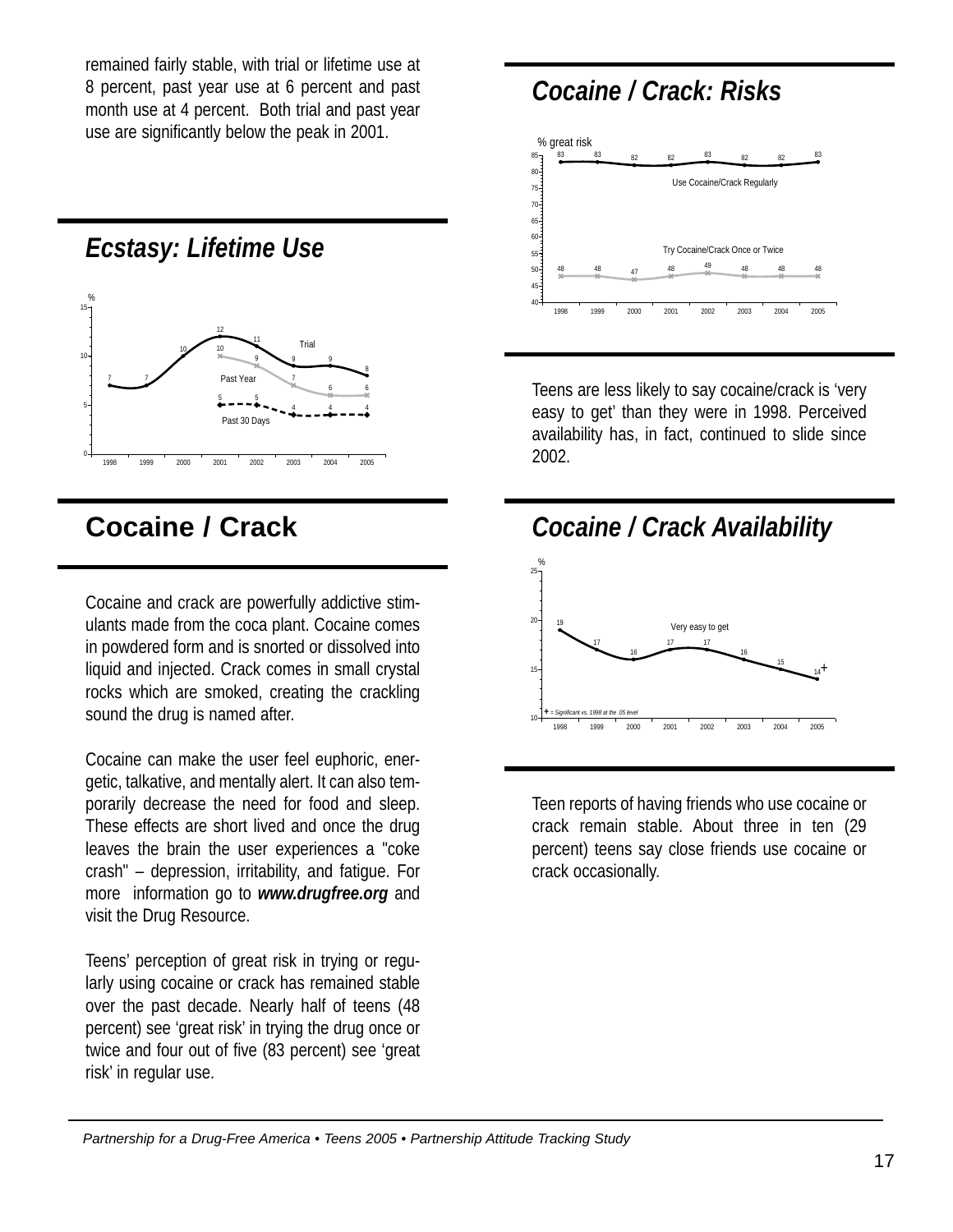## *Cocaine / Crack: Friend's Use*



Use of cocaine or crack – either lifetime trial, past year, and past month – remains stable.

# *Cocaine / Crack: Lifetime Use*



# **LSD**

LSD (lysergic acid diethylamide), or 'acid,' is a hallucinogen usually soaked into small squares of paper called 'tabs' or 'hits.' It also can be found in liquid form or on sugar cubes, a popular form in the 1970's.

LSD is known for causing hallucinations, which can include visual disturbances and distortion of the user's sense of time and self. Effects are unpredictable and highly dependent on the setting and the dose. Flashbacks and long-lasting psychoses, such as schizophrenia or severe depression, are also possible.

Signs to look for are dilated pupils, loss of appetite, increased wakefulness, and transfixion on visual stimuli. For more information go to *www.drugfree.org.*

Use of LSD has declined sharply over the past seven years. In 2005, fewer than one-fifth of teens (18 percent) reported having close friends who use LSD, compared to 30 percent in 1998.



Only six percent of today's teens report ever having tried LSD, a 50 percent decline in use since 1998. Trial of LSD continues to be at the lowest point ever recorded by this survey.



# **Inhalant Abuse**

Inhalants are ordinary household products that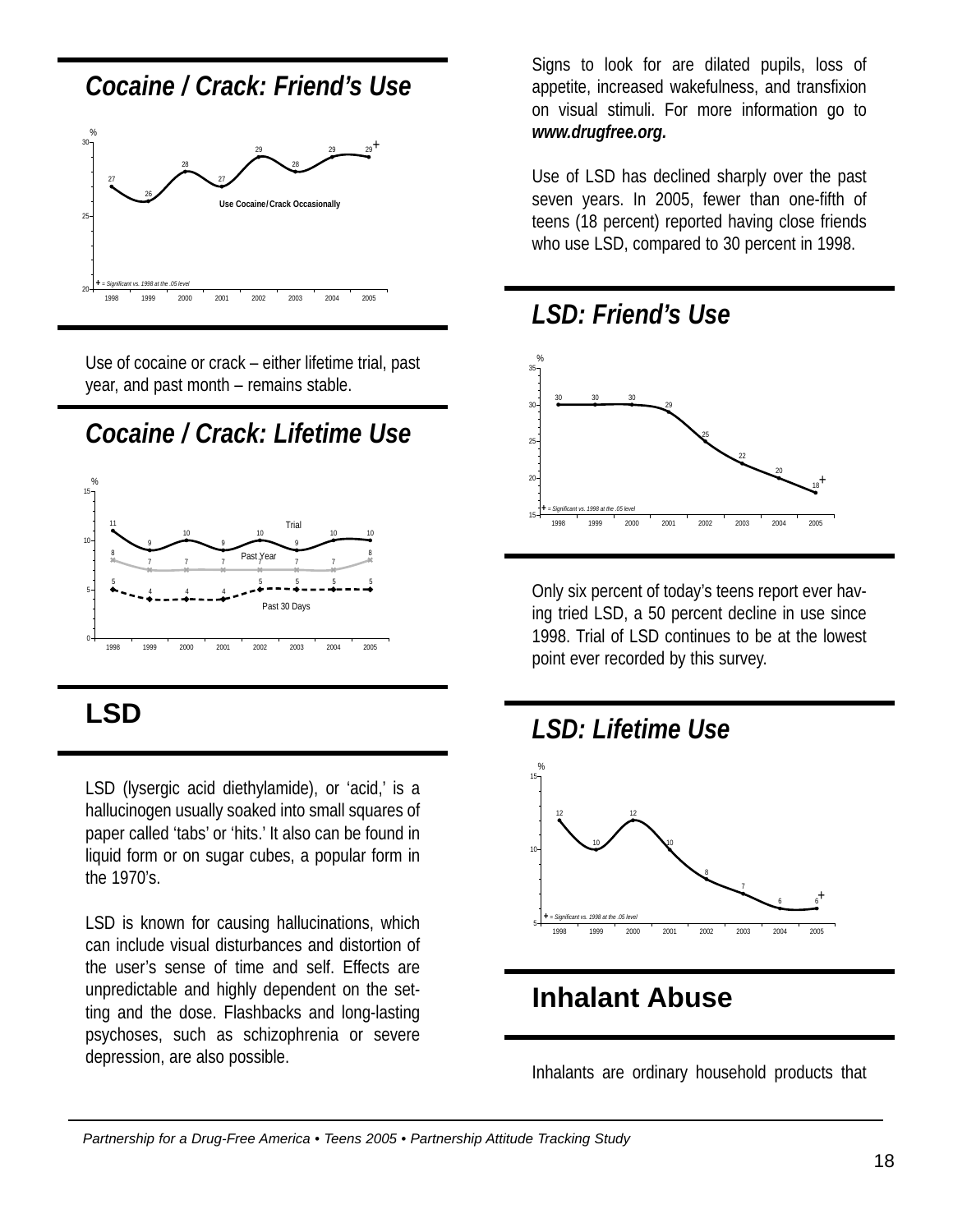are inhaled or sniffed by children to get high. There are hundreds of household products on the market today that can be misused.

Effects of inhalants can include a rapid high similar to alcohol intoxication –i.e. initial excitation, then drowsiness, disinhibition, lightheadedness, and agitation. Anesthesia, a loss of sensation, and even unconsciousness are also possible. Sniffing highly concentrated inhalants can directly induce heart failure and death ("sudden sniffing death") even the first time. Chronic abuse of solvents can cause severe, long-term damage to the brain, the liver, and the kidneys. For more information go to *www.drugfree.org.*

In 1995, the Partnership launched a campaign aimed at reducing inhalant abuse. Between 1995 and 2001, teen perceptions of risk in inhalant abuse significantly increased and inhalant abuse declined. However, since 2001, there has been a significant decrease in perception of risk in inhalant abuse. 64 percent of teens in 2005 agree strongly that *inhalants can kill you*, down 19 percent from 2001. 77 percent of teens in 2005 agree strongly that inhalants *can cause brain damage*, down 9 percent from 2001. Falling perception of risk in inhalant abuse is troubling because lower perceptions of risk usually correlates with increases in drug use.

*Inhalants: Risks*



Teens are as likely to report having close friends

who abuse inhalants as they have been in the past. Three in ten have a close friend who uses Inhalants.





Trial of inhalants has slowly crept up over the past three years. One in five teens (20 percent) have tried inhalants.



# **GHB and Ketamine**

GHB (gamma-hydroxybutyrate) is predominantly a depressant. Effects can include relief of anxiety and relaxation. GHB may also produce withdrawal effects, including insomnia, anxiety, tremors, and sweating. Combining GHB with other drugs such as alcohol can cause difficulty breathing.

Ketamine hydrochloride, or "Special K" is a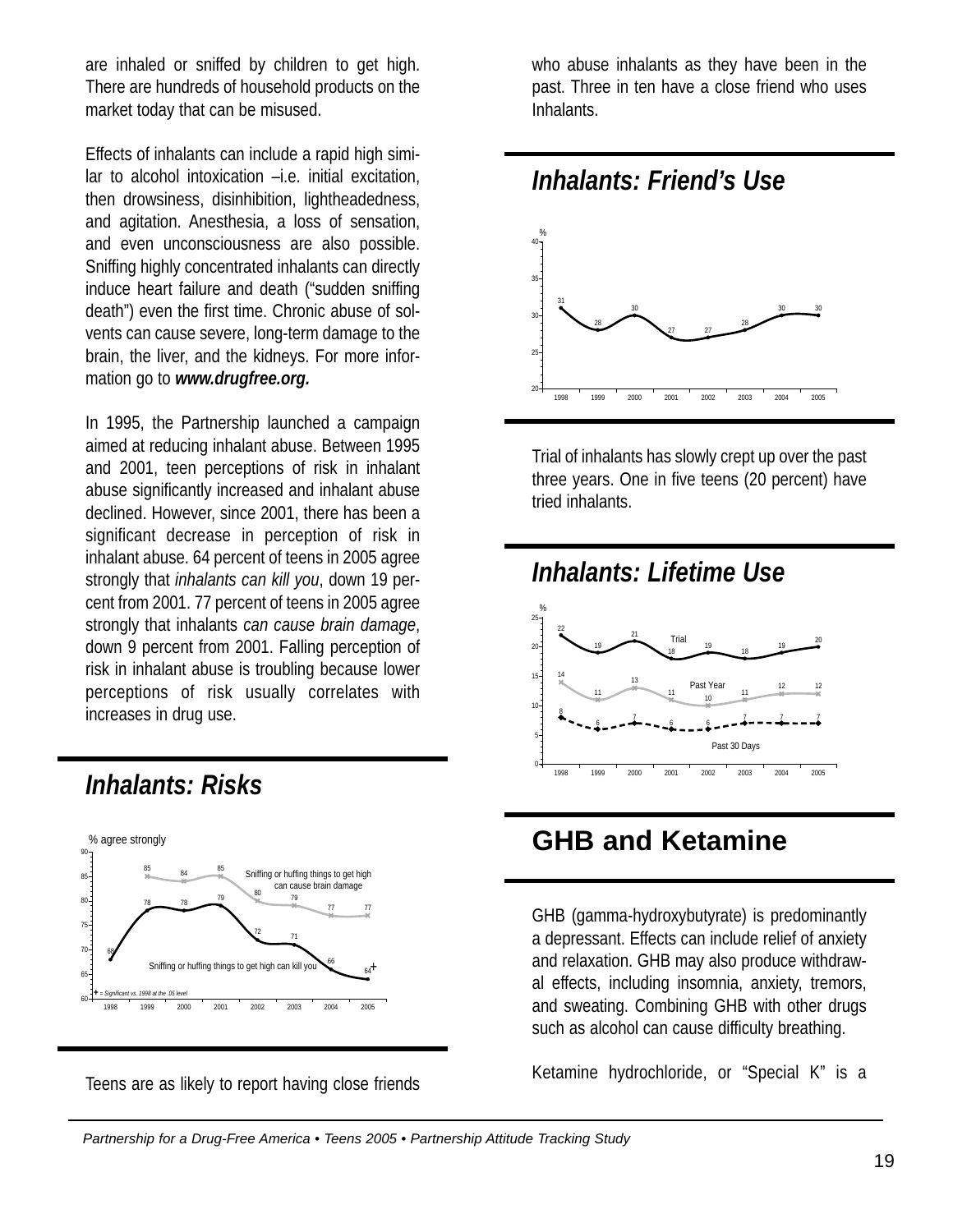depressant and a rapid-acting general anesthetic, legally used in veterinary practice. It can cause sedative-hypnotic, analgesic, and hallucinogenic effects. For more information go to *www.drugfree.org.*

Very few teens have ever tried GHB or Ketamine (currently 4 percent for both) with lifetime use being stable.



## **Prescription Medicine Abuse**

The 2005 PATS survey expanded coverage of prescription medicine abuse to include why someone might use them, agreement / disagreement statements regarding attitudes toward them, risk, availability, friends' use and personal use.

Prescription medications can be extremely helpful to those for whom they are prescribed. However, non-medical use of these substances can lead to serious health risks including addiction.

About half of teens do not see a great risk in abusing prescription medicine.

| % Great Risk                                                                                                      | 2004 | 2005  |
|-------------------------------------------------------------------------------------------------------------------|------|-------|
| Trying prescription pain relievers such as Vicodin, OxyContin or<br>Tylox that a doctor did not prescribe for you | 48   | $44*$ |
| Trying the prescription drugs Ritalin or Adderall that a doctor did<br>not prescribe for you                      | 54   | $51*$ |
| $\star$ = Significant vs. 2004 at the .05 level                                                                   |      |       |

The primary reasons for abusing prescription pain relievers is their widespread availability and generally easy access. They are also generally cheap and have less of a stigma attached to their use. They are also relatively easy to get on the internet and generally are regarded as safer than 'street drugs.'

Over 7 million teens agree that it is easy to purchase prescription pain relievers over the internet.

## *Prescription Pain Reliever Abuse: Reasons for Use*

| %                                                |    |
|--------------------------------------------------|----|
| Easy to get from parents' medicine cabinets      | 62 |
| Are available everywhere                         | 52 |
| Easy to get through other people's prescriptions | 50 |
| Teens can claim to have a prescription if caught | 49 |
| They are cheap                                   | 43 |
| Easy to purchase over the Internet               | 32 |
| They are not illegal drugs                       | 51 |
| Safer to use than illegal drugs                  | 35 |
| Less shame attached to using                     | 33 |
| Fewer side effects than street drugs             | 32 |
| Can be used as study aids                        | 25 |
| Parents don't care as much if you get caught     | 21 |

The safety aspect of using prescription medicines is clearly not well assessed by many teens. A majority of teens agree that *prescription drugs are easier to get than illegal drugs* and four out of ten believe *they are much safer to use than illegal drugs* – even if they weren't prescribed by a doctor. Roughly three out of ten also agree that *there is nothing wrong with using prescription medicines once in a while* and that *prescription pain relievers are not addictive.*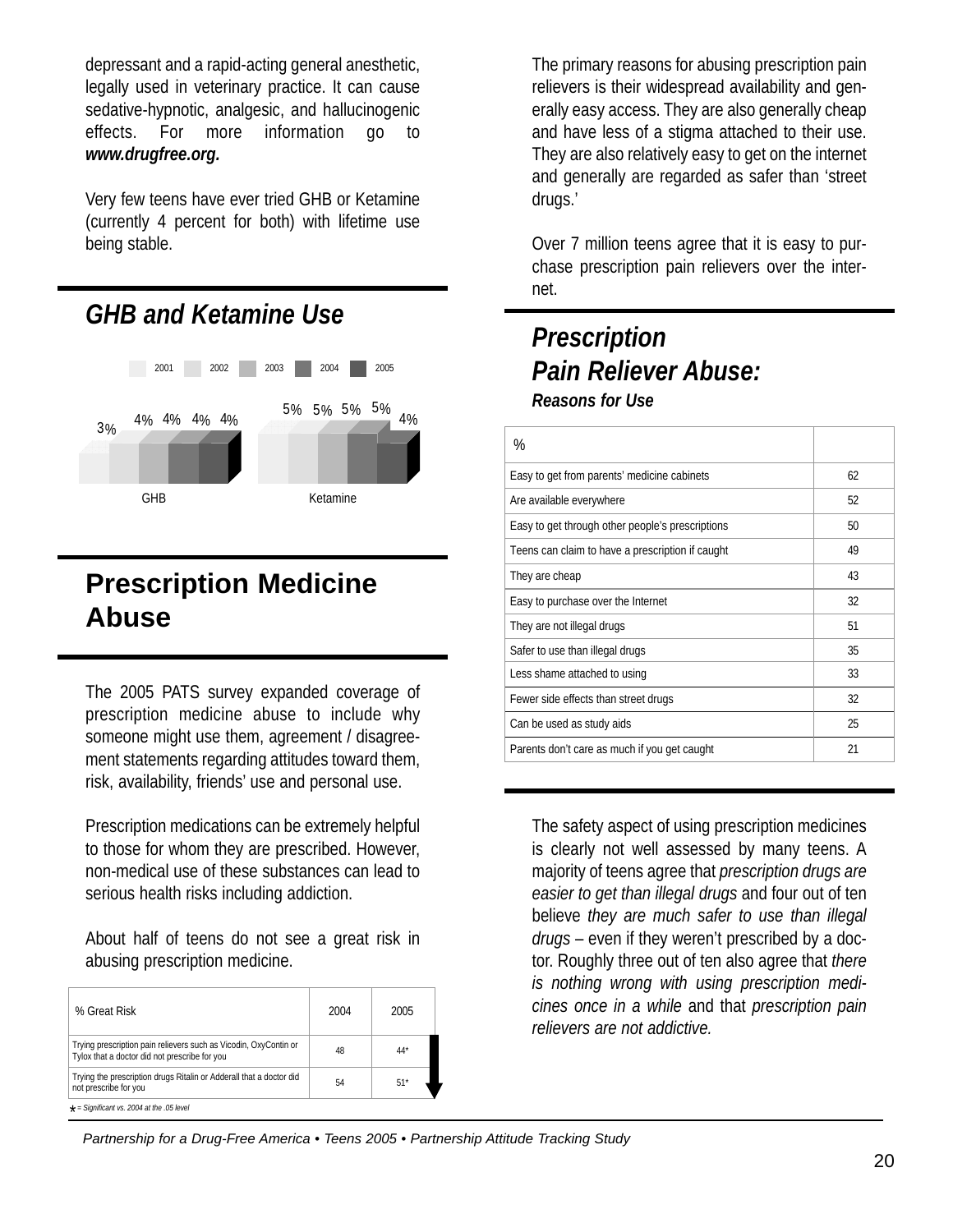#### *Prescription Medicine Abuse: Attitudes*

| % Agree Strongly / Somewhat                                                                                  |    |
|--------------------------------------------------------------------------------------------------------------|----|
| Prescription drugs are easier to get than illegal drugs                                                      | 56 |
| Prescription drugs, even if they are not prescribed by a<br>doctor, are much safer to use than illegal drugs | 40 |
| There is nothing wrong with using prescription drugs without<br>a doctor's prescription once in a while      | 31 |
| Prescription pain relievers, even if they are not prescribed<br>by a doctor, are not addictive               |    |

Almost 2 out of 5 teens (37 percent) report having friends that abuse prescription pain relievers and nearly 3 out of 10 report having friends that abuse prescription stimulants.

## *Prescription Medicine Abuse: Friend's Use*

| ℅                                                                                                                   | 2004 | 2005 |
|---------------------------------------------------------------------------------------------------------------------|------|------|
| Use prescription pain relievers such<br>as Vicodin, OxyContin or Tylox, that<br>a doctor did not prescribe for them | 37   | 37   |
| Use the prescription drugs Ritalin or<br>Adderall that a doctor did not<br>prescribe for them                       | 29   | 29   |

**+** *= Significant vs. 1998 at the .05 level*

Abuse of prescription medicines sits in the middle of the teen drug use continuum — less common than marijuana and more common than other drugs.

### *Prescription Drug Abuse: Lifetime Use*



# *Over-the-Counter Cough Medicines*

By 2005, 45 percent of teens believe abusing cough medicines to get high is risky -- significantly higher than last year when 40 percent believed this. But actual use of cough medicine to get high remained stable (9 percent in 2004; 10 percent in 2005).

# **Alcohol and Cigarettes**

All measures of teen alcohol use – past year, past month and binge drinking – have dropped significantly since 1998.